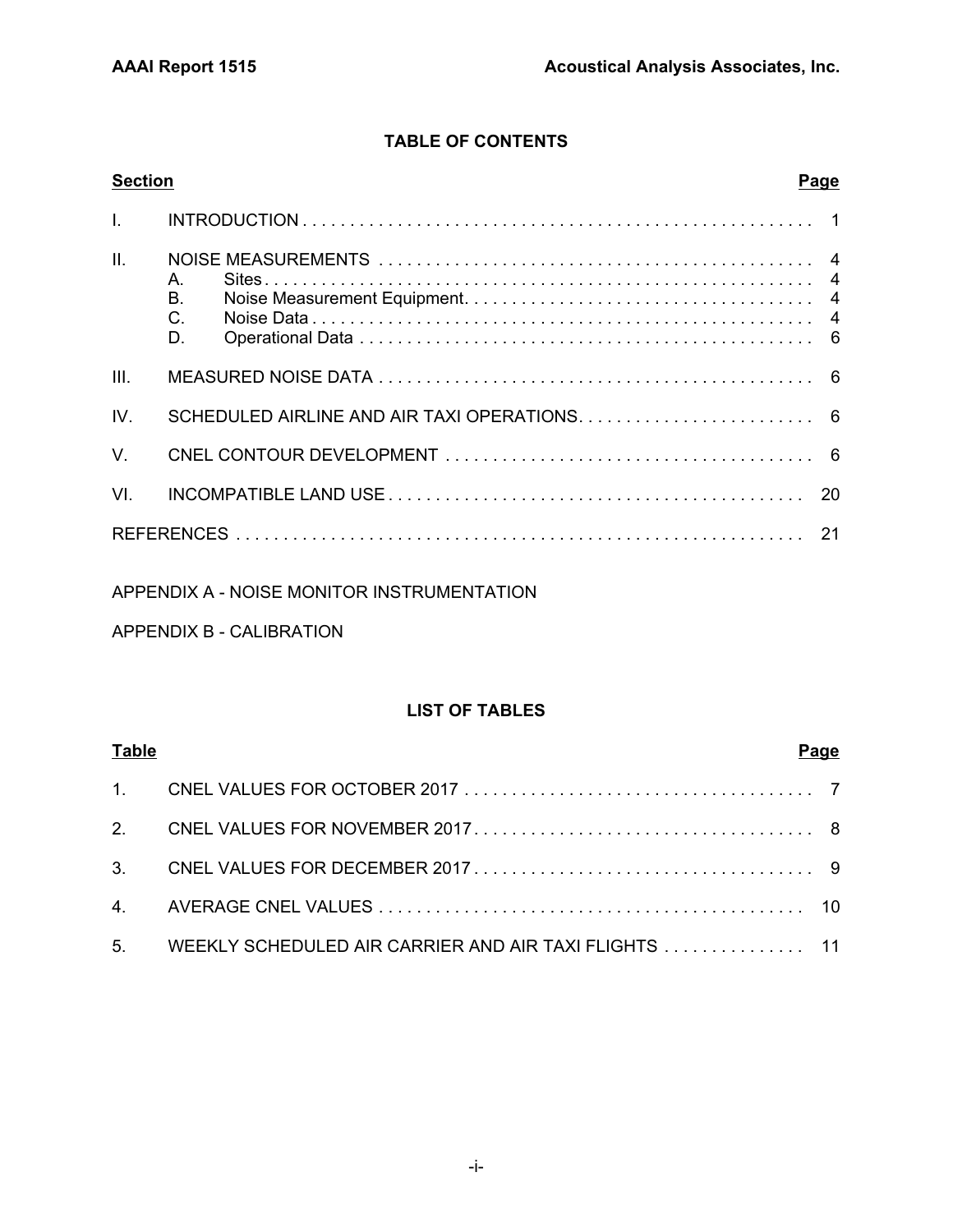## **LIST OF FIGURES**

| <b>Figure</b>  |                                                        |  |
|----------------|--------------------------------------------------------|--|
| $\mathbf 1$    | CNEL 70 CONTOUR FOR HOLLYWOOD BURBANK AIRPORT - FOURTH |  |
| 2 <sub>1</sub> | CNEL 65 CONTOUR FOR HOLLYWOOD BURBANK AIRPORT - FOURTH |  |
| 3.             |                                                        |  |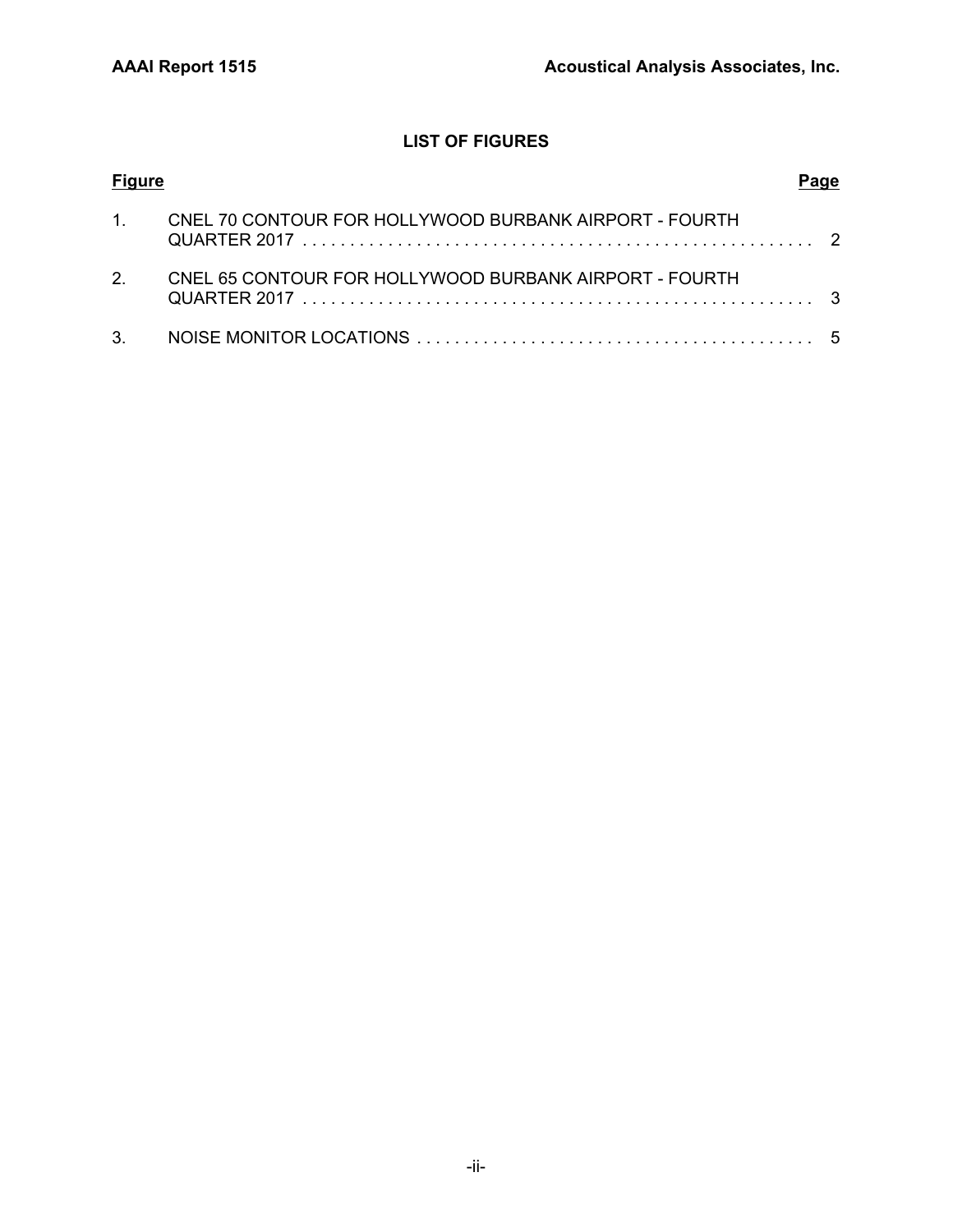## **QUARTERLY NOISE MONITORING AT HOLLYWOOD BURBANK AIRPORT FOURTH QUARTER 2017**

## **I. INTRODUCTION**

In compliance with the California Noise Standards (Reference 1) and the current variance from certain provisions of the Standards (Reference 2), the operator of the Hollywood Burbank Airport is required to perform noise monitoring in the vicinity of the airport for the purpose of establishing a noise impact boundary. The Noise Standards currently specify a community noise equivalent level (CNEL) of 65 dB for the noise impact boundary<sup>1</sup>. The airport is required to provide, each quarter, an updated annual noise impact contour based on measurement data over the four preceding quarters.

A permanent noise monitoring system became operational in April 1980 and, with brief interruption for system expansion, maintenance, and program changes, has been operational since that time. Of the original nine noise monitor sites, eight have remained unchanged since 1980. The monitor at site 8 was removed in 1997 and replaced by a monitor at site 18. Two sites were added east of the airport in late 1980. Four sites were added south of the airport in January 1986 in response to the requirement to determine the 65 dB contour. Three more locations were added in February 1997. Two of these, identified as 16 and 17, are south of the airport, and one, 18, is to the west. These locations were added to permit monitoring closer to the 65 dB contour. The noise monitoring computer at the airport was replaced in August 1995.

The Hollywood Burbank Airport Noise Monitoring System was modernized and augmented in late December 2012 by replacing the noise and flight track matching software, the noise monitoring hardware, and by adding sites 19, 20, 21, and 22 to allow closer monitoring to the current 65 dB CNEL contour. The old site 17 was removed as redundant with site 15, so the updated noise monitoring system contains 20 permanent microphone locations.

This report describes the data acquired by the monitoring system during the fourth quarter of 2017. Noise impact boundaries for 65 dB and 70 dB are shown based on these measurements and measurements obtained during the first, second and third quarter 2017 reported in

 <sup>1</sup> Prior to January 1, 1986, a CNEL of 70 dB defined the noise impact boundary.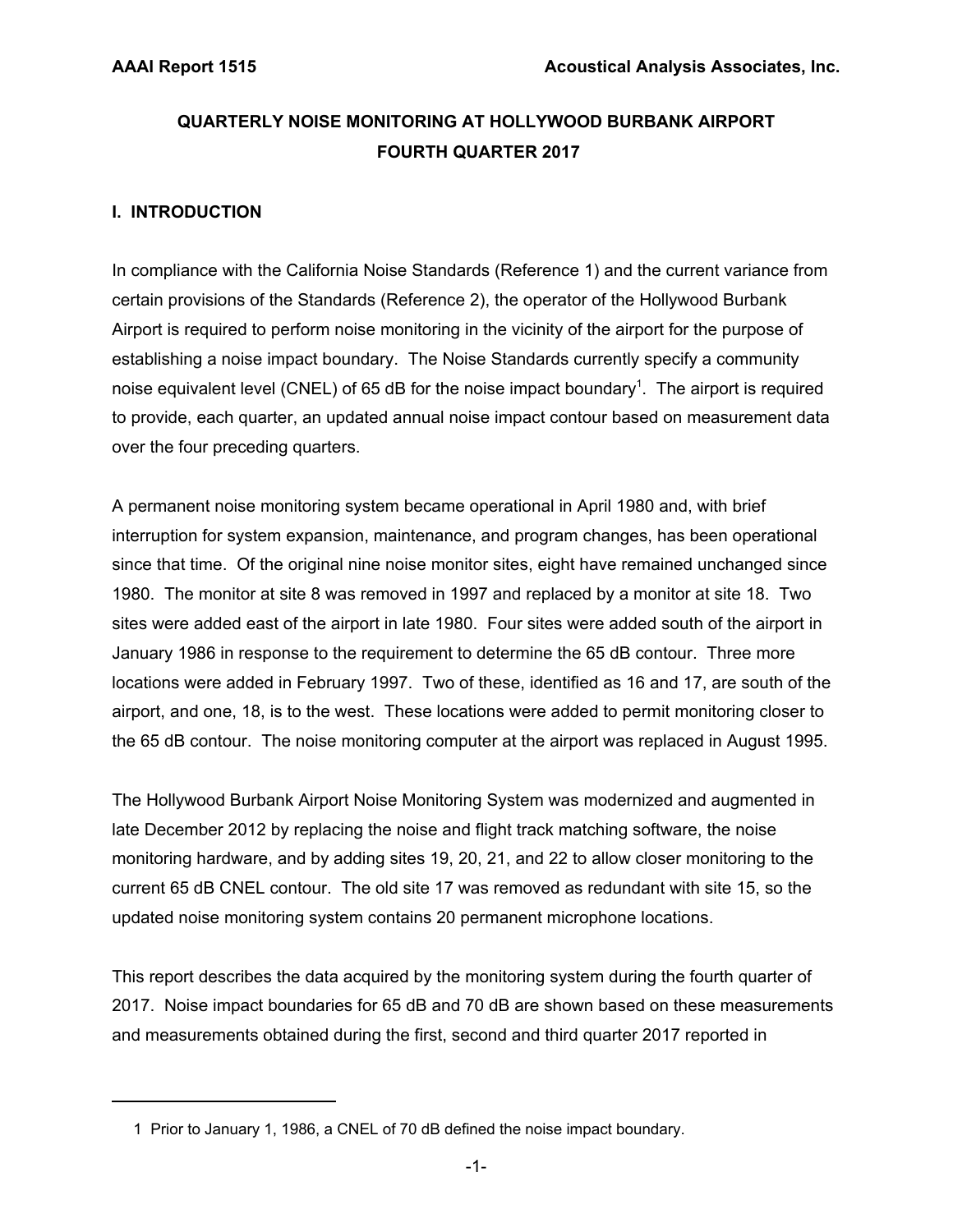References 3, 4 and 5. Figure 1 shows the 70 dB contour and Figure 2 shows the 65 dB contour, based on the measured noise data.

## **II. NOISE MEASUREMENTS**

## **A. Sites**

Aircraft noise levels were monitored at 15 locations prior to February, 1997. Two sites were added in February 1997, and equipment at one site west of the airport was moved to a new location. In July 2003, the monitor station at site 9 was moved 105 feet further west to accommodate new construction at the Fire Station. In December 2012, four new monitor sites were added and one existing site removed as redundant, leaving a total of twenty noise monitoring locations. The noise monitor sites are shown in Figure 3.

## **B. Noise Measurement Equipment**

Each of the microphone locations uses an identical set of equipment connected to a central control unit. The noise level at each site is stored locally and transmitted by broad band connection to the central site once per 24-hour period. The automated noise and flight track monitoring software processes the data to produce (among other measures) the CNEL at each site. Appendix A provides a brief description of the system.

## **C. Noise Data**

During this quarter, there were occasional power interruptions and monitor equipment failures, causing some loss of data. Tables 1, 2, and 3 show the aircraft CNEL measured at each monitoring site for each day of the quarter. The dashed lines indicate days for which a monitor was operating for less than 94% of the time. The data for these days was excluded from the averages.

-2-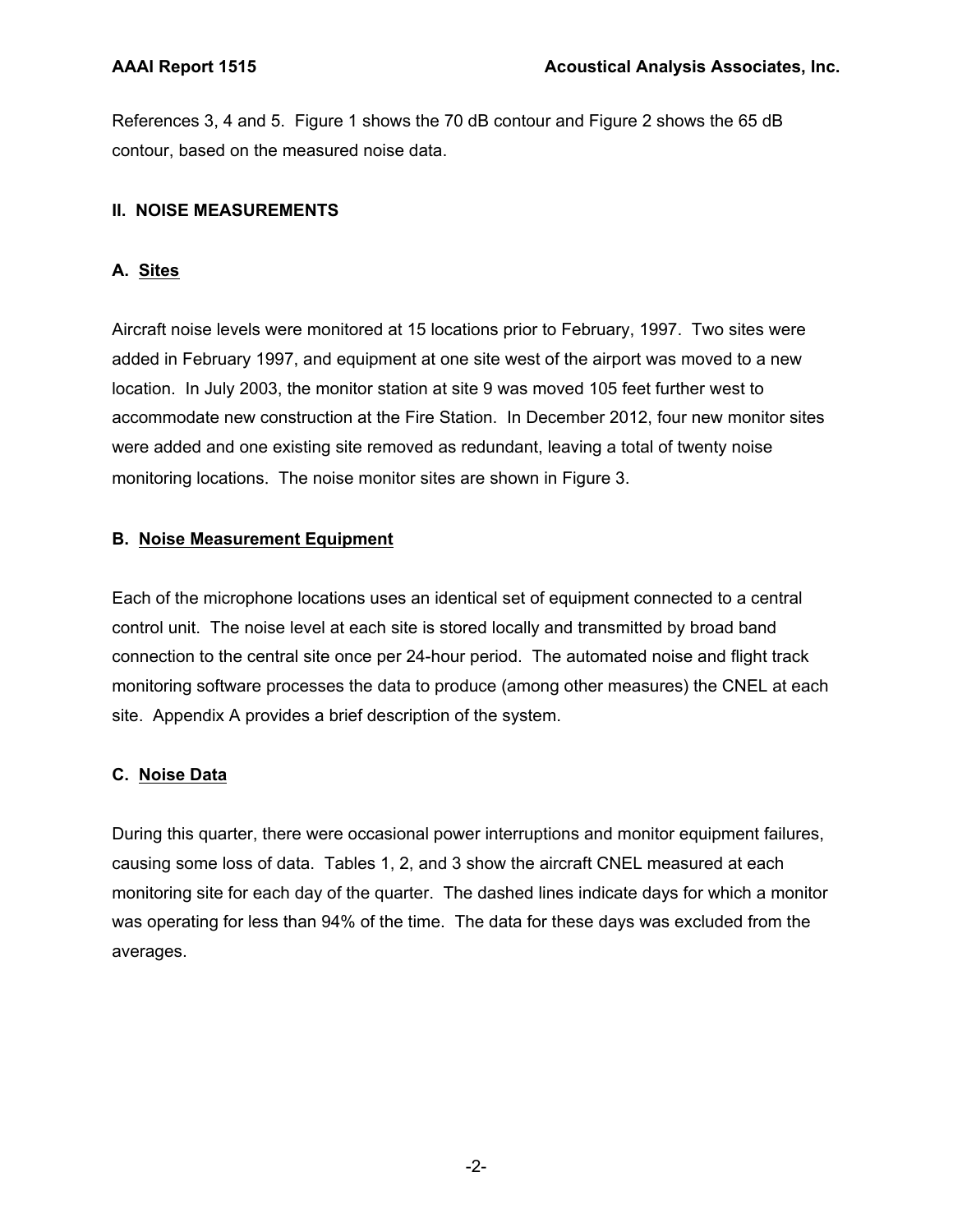## **D. Operational Data**

Departure and arrival schedules are provided by the airlines. In addition, operations of air carrier, general aviation and rotary-wing aircraft are determined from the airport's computerized flight tracking system.

## **III. MEASURED NOISE DATA**

Daily CNEL values for the noise monitoring system are listed in Tables 1, 2, and 3. Table 4 lists the average values for each quarter together with the annual average.

## **IV. SCHEDULED AIRLINE AND AIR TAXI OPERATIONS**

The scheduled air carrier and commuter operations for the quarter are shown in Table 5.

## **V. CNEL CONTOUR DEVELOPMENT**

The contours shown in Figures 1 and 2 are based upon computer-generated "master" contours which are adjusted to reflect the monitoring data. Beginning with the second quarter 2009, noise contours are developed using the master contours produced by Version 7.0 of the Integrated Noise Model (INM), a sophisticated aircraft noise modeling program developed for the Federal Aviation Administration. Inputs to the program consist of aircraft types and performance data, flight paths, numbers of operations, and day/evening/night distribution of flights. The program calculates CNEL values at equally spaced grid points and produces CNEL contour lines at 1 dB intervals. The annual average CNEL values at each site were marked at the appropriate locations on the contour map and the locations of the 65 and 70 dB CNEL contours were determined in the vicinity of each measuring point. These points were then joined following the general shape of the computed contours.

The master contours used in developing the contours for this quarter are based on operations for the 12-month period from January 1, 2014 through December 31, 2014. These replaced the previous master set of CNEL Contours which were based on operations for the 12-month period from July 2008 through June 2009.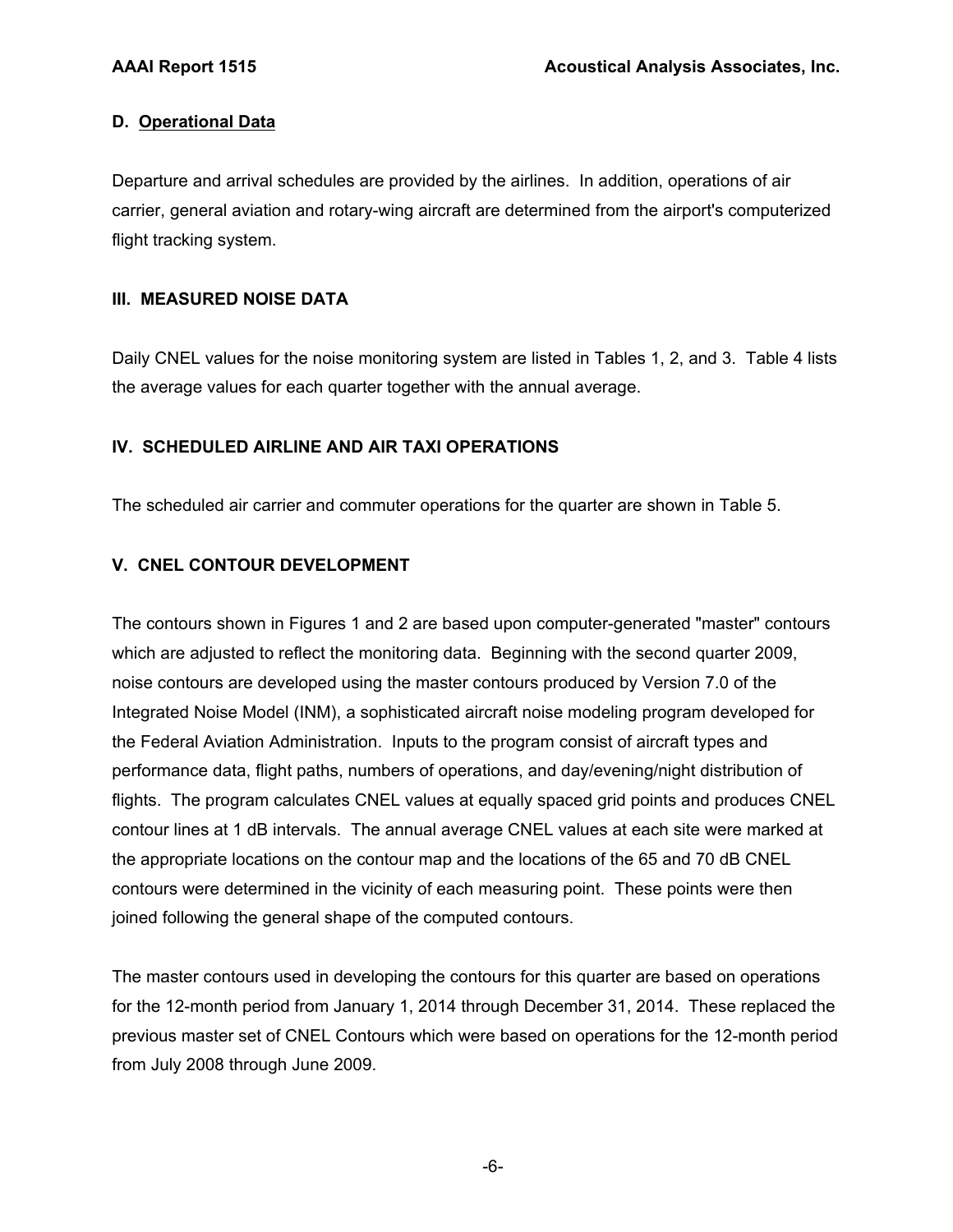÷,

### TABLE 1. CNEL VALUES FOR OCTOBER 2017

#### RMS NUMBER

| Date                                                                                                         | 1 | 2 | 3 | 4 | 5 | 6 | $\overline{7}$ | 9 | 10 | 11 |  | 12 13 14 15 | 16 | 18 | 19 | 20 | 21 | 22 |
|--------------------------------------------------------------------------------------------------------------|---|---|---|---|---|---|----------------|---|----|----|--|-------------|----|----|----|----|----|----|
|                                                                                                              |   |   |   |   |   |   |                |   |    |    |  |             |    |    |    |    |    |    |
| 10/01/17 61.1 59.0 60.4 52.1 55.4 48.4 52.6 61.6 48.3 45.2 52.0 57.5 56.7 59.9 61.2 61.9 62.9 64.8 66.5      |   |   |   |   |   |   |                |   |    |    |  |             |    |    |    |    |    |    |
| 10/02/17 62.1 59.8 60.8 51.9 56.1 47.5 55.1 61.5 53.0 54.8 53.6 58.5 57.5 60.7 61.8 61.1 63.5 65.4 67.0 ---- |   |   |   |   |   |   |                |   |    |    |  |             |    |    |    |    |    |    |
| 10/03/17 61.9 59.5 60.6 54.3 55.9 49.8 51.8 62.6 50.5 48.2 54.9 58.5 57.3 60.0 61.2 62.0 62.8 64.9 66.3 ---- |   |   |   |   |   |   |                |   |    |    |  |             |    |    |    |    |    |    |
| 10/04/17 61.6 60.1 61.7 54.5 54.8 46.8 50.9 62.6 55.7 49.6 54.8 57.2 58.2 60.4 62.5 62.4 63.1 66.0 67.1      |   |   |   |   |   |   |                |   |    |    |  |             |    |    |    |    |    |    |
| 10/05/17 61.8 59.9 61.3 55.0 58.7 52.5 53.9 62.1 51.0 52.1 54.3 57.0 57.7 59.6 62.1 62.0 62.6 66.0 67.3 ---- |   |   |   |   |   |   |                |   |    |    |  |             |    |    |    |    |    |    |
| 10/06/17 60.6 59.0 59.8 58.5 58.6 51.7 54.6 60.9 52.7 51.2 54.5 55.9 56.6 58.5 61.3 60.9 61.6 64.9 66.0 ---- |   |   |   |   |   |   |                |   |    |    |  |             |    |    |    |    |    |    |
| 10/07/17 57.8 56.9 57.7 54.8 55.3 55.5 50.3 57.5 50.9 50.1 51.0 53.2 54.2 56.0 58.8 57.2 58.8 62.6 63.8 ---- |   |   |   |   |   |   |                |   |    |    |  |             |    |    |    |    |    |    |
| 10/08/17 60.4 59.0 60.3 58.7 57.3 49.4 57.0 61.7 52.7 48.6 52.1 56.9 56.5 59.8 61.4 61.4 62.6 64.7 66.3 ---- |   |   |   |   |   |   |                |   |    |    |  |             |    |    |    |    |    |    |
| 10/09/17 61.8 60.5 61.3 52.5 56.8 45.5 52.1 60.3 49.5 52.5 53.9 57.4 58.0 59.7 62.5 60.6 63.1 65.9 67.1 ---- |   |   |   |   |   |   |                |   |    |    |  |             |    |    |    |    |    |    |
| 10/10/17 60.0 58.5 59.9 52.2 54.9 50.8 54.9 60.4 54.1 53.1 52.0 56.4 56.3 58.3 60.7 60.4 61.5 64.3 65.4 ---- |   |   |   |   |   |   |                |   |    |    |  |             |    |    |    |    |    |    |
| 10/11/17 62.0 59.6 60.8 55.2 56.3 50.9 54.1 62.3 52.4 51.1 54.1 58.4 57.6 60.2 61.8 62.4 63.3 65.1 66.7 ---- |   |   |   |   |   |   |                |   |    |    |  |             |    |    |    |    |    |    |
| 10/12/17 62.1 60.2 61.6 58.7 54.1 52.5 55.0 62.7 51.1 50.4 54.5 58.5 58.0 61.1 62.4 61.9 64.2 66.1 67.7 ---- |   |   |   |   |   |   |                |   |    |    |  |             |    |    |    |    |    |    |
| 10/13/17 61.8 59.9 61.3 56.4 56.8 57.3 58.5 63.6 55.0 50.2 54.3 57.4 57.7 60.1 62.1 63.1 63.1 65.4 67.2 ---- |   |   |   |   |   |   |                |   |    |    |  |             |    |    |    |    |    |    |
| 10/14/17 58.8 57.5 58.7 55.3 56.2 55.8 56.7 58.0 58.9 49.3 51.9 54.7 55.0 57.0 59.6 57.7 59.8 63.5 64.7 ---- |   |   |   |   |   |   |                |   |    |    |  |             |    |    |    |    |    |    |
| 10/15/17 58.5 57.2 58.6 55.6 57.5 49.1 54.3 59.0 46.8 44.0 49.9 53.0 54.6 56.6 59.7 58.8 59.8 63.4 64.7 ---- |   |   |   |   |   |   |                |   |    |    |  |             |    |    |    |    |    |    |
| 10/16/17 59.5 59.0 60.4 51.3 53.4 55.1 56.1 58.6 51.9 54.6 52.6 53.8 56.6 57.1 61.8 58.7 60.4 64.9 65.8 ---- |   |   |   |   |   |   |                |   |    |    |  |             |    |    |    |    |    |    |
| 10/17/17 60.3 58.6 59.8 56.2 54.9 51.5 55.3 60.9 53.1 50.3 53.6 55.0 56.5 58.1 61.0 61.7 61.2 64.3 65.5 ---- |   |   |   |   |   |   |                |   |    |    |  |             |    |    |    |    |    |    |
| 10/18/17 61.4 59.0 60.2 57.9 56.3 52.9 55.9 62.8 50.1 49.1 53.4 57.7 56.5 59.9 61.1 62.6 63.0 64.9 66.6 ---- |   |   |   |   |   |   |                |   |    |    |  |             |    |    |    |    |    |    |
| 10/19/17 63.0 60.4 61.6 55.8 56.7 51.4 56.4 62.7 54.2 52.7 55.6 59.5 58.1 61.2 62.7 62.3 63.9 66.3 67.8 ---- |   |   |   |   |   |   |                |   |    |    |  |             |    |    |    |    |    |    |
| 10/20/17 62.4 60.7 62.4 57.7 59.3 59.3 57.2 63.2 52.5 53.1 54.4 58.5 58.8 60.4 63.8 62.6 63.7 66.5 67.8 ---- |   |   |   |   |   |   |                |   |    |    |  |             |    |    |    |    |    |    |
| 10/21/17 58.9 57.6 58.9 54.5 57.5 49.0 51.8 58.1 49.0 48.5 51.5 55.2 54.9 58.0 59.6 57.9 60.8 63.1 64.7 ---- |   |   |   |   |   |   |                |   |    |    |  |             |    |    |    |    |    |    |
| 10/22/17 59.9 58.3 59.8 57.0 57.8 49.0 51.8 60.7 54.6 49.7 52.3 56.4 56.1 57.7 60.7 60.1 60.9 64.4 65.6 ---- |   |   |   |   |   |   |                |   |    |    |  |             |    |    |    |    |    |    |
| 10/23/17 59.1 57.9 59.5 58.3 56.8 52.0 55.8 60.0 50.5 50.0 52.5 53.6 55.6 57.0 60.4 59.9 60.7 63.9 65.1 ---- |   |   |   |   |   |   |                |   |    |    |  |             |    |    |    |    |    |    |
| 10/24/17 59.8 57.7 58.5 57.1 56.7 56.6 55.8 61.7 52.8 51.1 53.6 56.1 55.8 56.5 60.7 61.6 60.0 63.5 64.6 ---- |   |   |   |   |   |   |                |   |    |    |  |             |    |    |    |    |    |    |
| 10/25/17 59.3 57.6 58.9 57.4 57.5 55.3 57.1 61.3 52.1 54.0 54.3 56.3 55.3 57.8 60.0 61.5 60.6 63.7 64.9 ---- |   |   |   |   |   |   |                |   |    |    |  |             |    |    |    |    |    |    |
| 10/26/17 62.6 60.1 61.5 56.7 56.1 51.0 54.4 62.5 54.0 51.1 56.0 61.5 57.8 59.1 62.4 62.3 62.6 65.9 67.0 ---- |   |   |   |   |   |   |                |   |    |    |  |             |    |    |    |    |    |    |
| 10/27/17 61.8 59.4 60.2 54.0 55.7 51.3 58.9 61.7 53.7 48.4 55.1 57.2 57.0 59.1 61.3 61.1 62.5 65.3 66.3 ---- |   |   |   |   |   |   |                |   |    |    |  |             |    |    |    |    |    |    |
| 10/28/17 59.5 57.9 59.2 56.0 57.3 54.0 57.9 59.6 52.9 49.6 51.5 54.2 55.7 57.0 60.1 58.8 60.6 63.6 64.8 ---- |   |   |   |   |   |   |                |   |    |    |  |             |    |    |    |    |    |    |
| 10/29/17 60.8 59.1 60.5 56.1 56.3 45.1 52.3 62.7 52.0 53.6 53.2 57.1 56.7 60.1 61.4 62.2 62.6 65.2 66.5 ---- |   |   |   |   |   |   |                |   |    |    |  |             |    |    |    |    |    |    |
| 10/30/17 62.3 60.3 61.0 54.9 55.9 46.8 49.2 62.4 50.4 48.6 54.0 59.0 57.8 60.9 61.8 61.5 63.9 65.7 67.2 ---- |   |   |   |   |   |   |                |   |    |    |  |             |    |    |    |    |    |    |
| 10/31/17 61.3 58.6 59.3 57.3 56.1 51.2 51.0 63.0 55.0 52.6 53.3 59.3 55.8 60.2 59.9 62.7 62.5 64.1 65.6 55.0 |   |   |   |   |   |   |                |   |    |    |  |             |    |    |    |    |    |    |

AVERAGE 61.0 59.1 60.3 56.1 56.6 52.9 55.1 61.5 53.0 51.2 53.6 57.2 56.8 59.2 61.4 61.3 62.2 64.9 66.2 55.0 NO. DAYS 31 31 31 31 31 31 31 31 31 31 31 31 31 31 31 31 31 31 31 1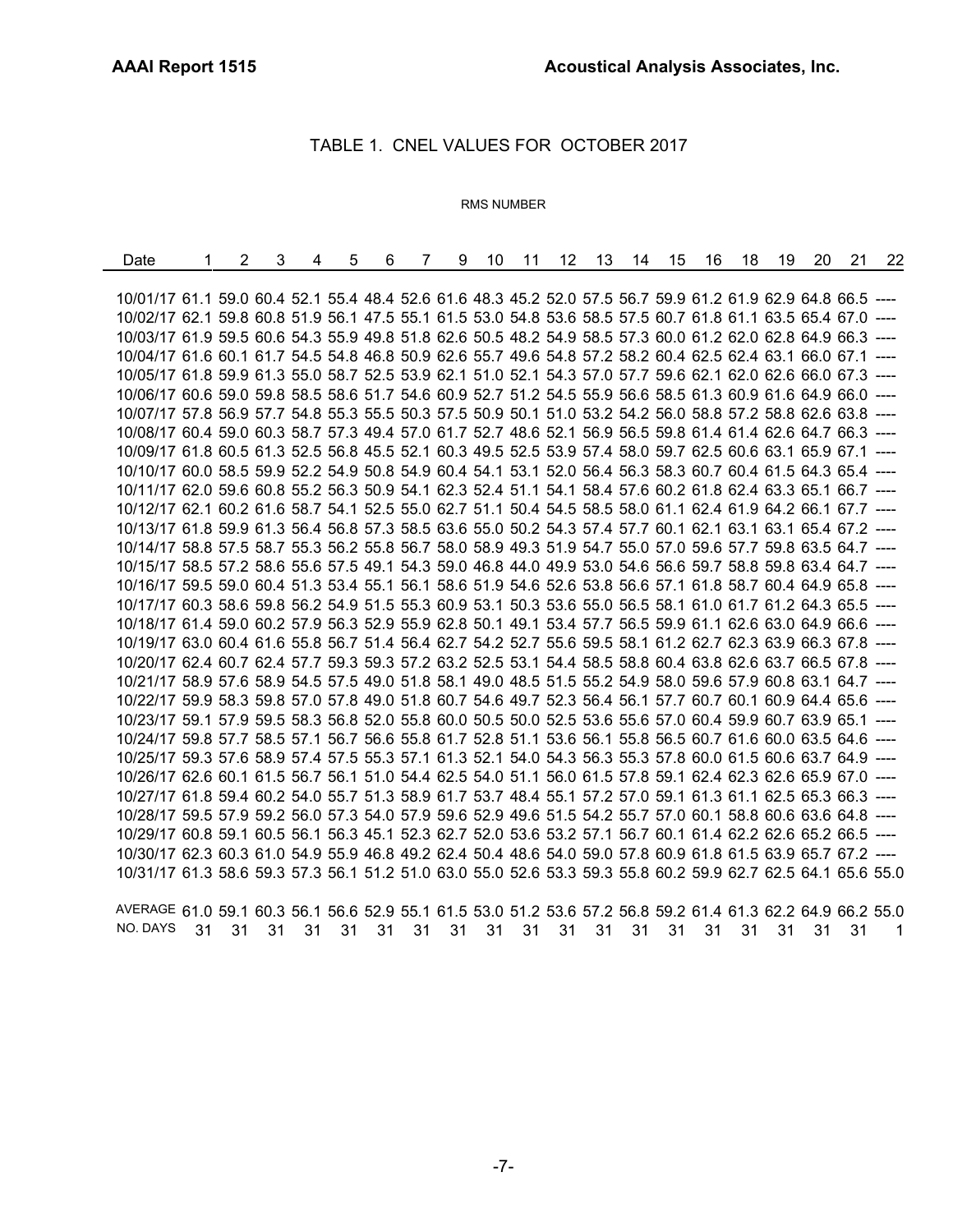### TABLE 2. CNEL VALUES FOR NOVEMBER 2017

#### RMS NUMBER

Date 1 2 3 4 5 6 7 9 10 11 12 13 14 15 16 18 19 20 21 22 11/01/17 62.1 60.1 61.1 54.1 58.6 45.3 48.5 63.5 54.7 51.1 54.0 58.8 57.4 60.3 61.8 63.9 63.2 65.2 67.1 54.0 11/02/17 62.5 60.6 61.7 53.0 57.7 45.2 51.5 62.1 55.0 47.3 54.5 59.2 58.5 60.3 62.6 61.5 63.3 66.2 66.9 51.5 11/03/17 56.9 49.6 47.3 47.8 51.5 47.6 54.4 51.7 50.4 49.8 47.4 52.4 50.8 51.7 55.9 51.7 49.4 56.7 61.1 53.0 11/04/17 56.8 55.1 57.6 47.1 50.6 42.4 48.7 52.3 47.1 52.4 48.6 54.3 54.8 54.4 59.2 51.3 55.0 59.4 63.4 46.9 11/05/17 61.3 59.2 60.4 54.4 55.0 50.1 54.9 62.6 50.3 52.6 54.7 56.9 56.9 59.8 61.4 62.8 62.8 64.9 66.0 61.0 11/06/17 61.8 59.3 59.8 53.4 56.1 52.4 56.4 61.1 53.6 54.6 53.2 57.5 56.7 59.2 60.8 60.9 62.4 64.6 65.8 62.2 11/07/17 61.5 59.4 60.8 54.9 54.1 49.4 55.1 61.8 52.3 55.3 53.3 57.0 57.7 59.1 61.8 61.1 62.0 65.1 66.2 57.6 11/08/17 61.6 59.8 61.2 55.1 56.2 52.4 57.9 63.5 55.0 52.4 54.1 57.9 57.7 59.9 61.9 62.7 62.9 65.5 66.8 61.0 11/09/17 62.5 61.4 62.7 56.1 55.0 53.6 53.6 63.3 52.5 50.9 56.0 57.4 59.2 60.3 63.8 62.8 63.6 67.0 68.0 57.6 11/10/17 61.9 60.5 61.9 53.8 54.7 52.0 51.9 61.7 55.0 49.8 54.1 57.8 58.7 60.6 63.7 61.2 63.4 67.0 67.5 57.4 11/11/17 60.4 59.5 59.2 54.5 56.7 52.7 55.7 59.4 54.0 54.1 51.7 57.6 56.3 58.8 60.1 59.0 61.2 65.3 65.4 60.2 11/12/17 60.9 59.5 60.7 54.7 55.3 52.8 58.0 61.2 56.8 47.1 53.6 56.1 57.1 59.4 61.5 60.4 62.5 65.2 66.7 62.6 11/13/17 62.3 60.0 61.2 56.2 56.3 51.3 56.4 62.5 54.5 53.3 56.9 58.0 57.6 59.7 62.1 62.0 62.9 66.1 67.2 59.8 11/14/17 62.1 60.3 61.1 57.0 58.6 52.1 52.7 62.2 54.2 53.1 54.9 58.2 57.5 60.4 61.7 61.6 63.2 65.3 66.6 58.3 11/15/17 62.8 60.6 61.7 61.9 64.5 58.3 60.2 61.4 53.9 53.9 56.0 57.1 59.7 59.9 64.0 61.3 63.3 66.7 67.7 64.5 11/16/17 60.4 57.6 58.9 55.6 58.3 53.6 58.3 59.7 51.3 51.0 52.4 56.7 54.9 57.9 60.3 58.9 61.1 63.6 65.0 62.8 11/17/17 62.8 61.1 62.3 57.0 55.6 52.2 55.2 63.2 52.2 51.4 54.8 58.3 59.1 61.1 63.6 62.5 64.1 67.0 68.3 59.2 11/18/17 58.8 57.9 59.0 51.7 55.4 54.9 56.0 58.4 50.8 53.1 51.5 54.5 55.3 57.3 59.7 58.1 60.5 63.4 64.8 61.3 11/19/17 59.3 57.7 58.5 49.5 53.6 48.5 52.9 60.4 51.6 52.3 49.8 53.8 55.2 56.3 59.8 60.1 59.9 63.5 64.4 58.0 11/20/17 61.0 59.5 61.2 57.3 56.8 47.3 50.8 60.7 52.5 54.1 53.4 55.3 57.6 58.6 62.0 59.9 62.0 65.0 66.3 55.5 11/21/17 61.7 60.6 62.2 55.4 57.4 56.5 59.6 60.7 57.6 54.0 55.8 56.4 58.4 59.1 63.1 60.3 62.3 66.6 67.7 64.2 11/22/17 61.3 59.7 60.9 56.5 58.3 56.2 58.6 60.0 55.7 53.4 53.8 55.1 57.6 58.7 62.6 60.1 61.9 65.5 66.9 62.4 11/23/17 57.4 56.0 58.0 51.4 55.4 50.3 53.0 56.9 50.4 48.4 50.6 51.1 53.9 55.3 58.8 57.3 58.4 62.2 63.6 57.9 11/24/17 60.1 59.3 60.1 60.1 61.7 51.1 54.7 62.1 51.5 50.6 52.9 54.1 57.5 57.5 61.9 61.2 61.0 65.4 66.1 60.0 11/25/17 59.4 58.1 59.0 56.5 54.4 45.3 46.7 60.3 47.9 48.7 52.2 54.6 55.5 57.4 60.1 60.0 60.8 64.1 65.5 53.2 11/26/17 61.8 59.9 60.1 56.3 52.2 49.3 53.9 62.9 50.6 49.3 53.2 55.6 57.1 59.1 61.3 62.1 62.3 65.4 66.7 58.2 11/27/17 62.7 60.6 61.9 56.1 55.7 55.4 53.3 61.5 52.5 51.1 55.1 57.9 59.0 60.3 63.4 61.5 63.3 66.0 67.6 58.4 11/28/17 61.2 59.3 60.0 55.9 54.8 52.6 54.8 62.1 53.8 52.1 53.5 57.3 57.1 58.6 61.0 61.4 61.9 64.6 66.0 59.1 11/29/17 61.2 59.0 60.4 53.3 56.0 49.2 50.7 61.4 51.9 51.6 53.8 57.0 56.8 58.8 61.1 61.8 62.1 64.7 66 55.9 11/30/17 61.9 60.0 61.5 56.3 57.8 53.5 56.2 61.8 55.8 52.3 56.0 57.5 57.9 60.0 62.1 61.4 63.0 65.7 66.8 60.7

AVERAGE 61.2 59.4 60.6 55.8 57.2 52.5 55.4 61.3 53.5 52.2 53.9 56.7 57.3 59.0 61.7 61.0 62.1 65.1 66.4 59.8 NO. DAYS 30 30 30 30 30 30 30 30 30 30 30 30 30 30 30 30 30 30 30 30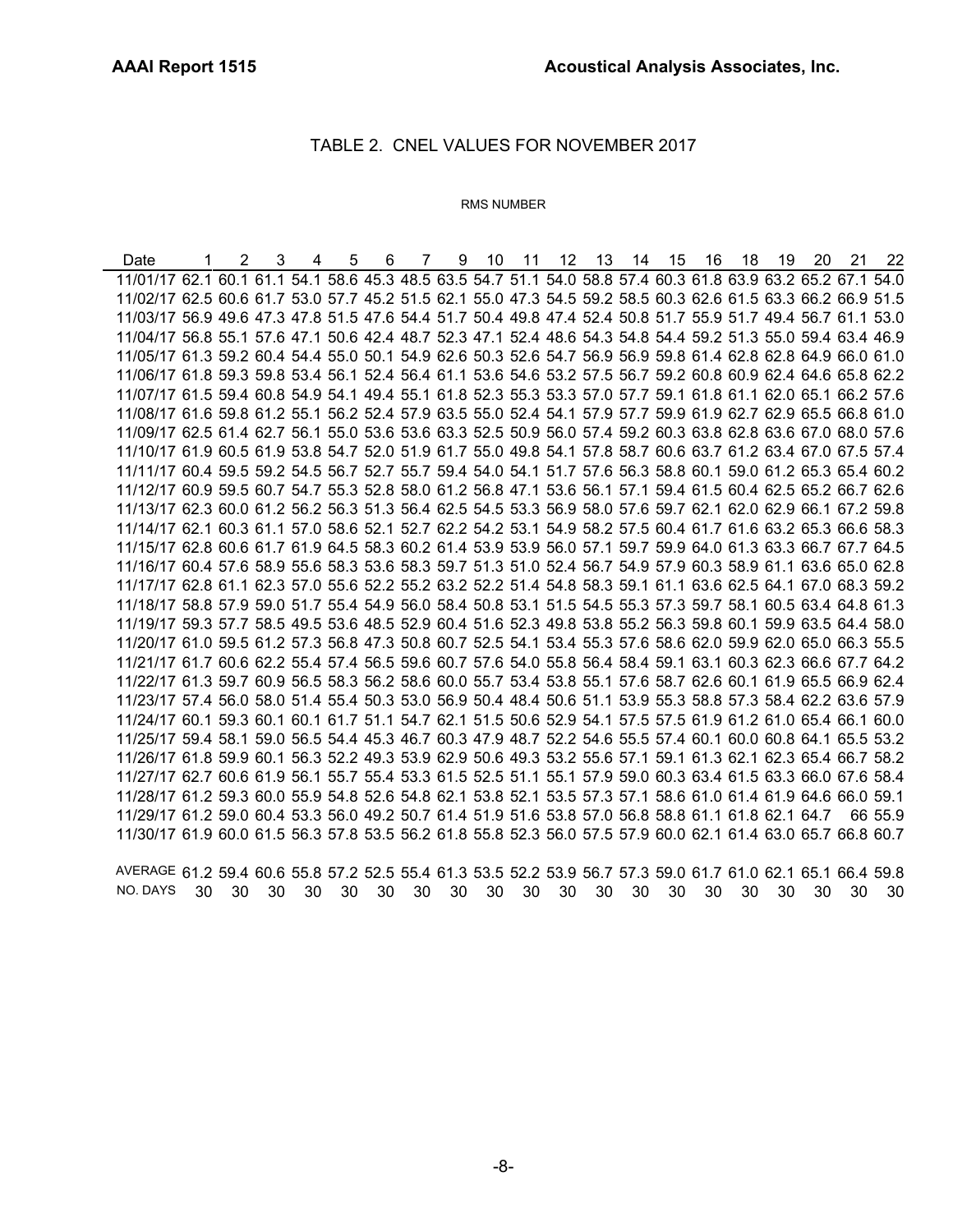## TABLE 3. CNEL VALUES FOR DECEMBER 2017

#### RMS NUMBER

| Date                                                                                                         | 2 | 3 | 4 | 5 | 6 | 7 | 9 | 10 | 11 | 12 <sup>°</sup> | - 13 | 14 | 15 | 16 | 18 | 19 | 20 | 21 | 22 |
|--------------------------------------------------------------------------------------------------------------|---|---|---|---|---|---|---|----|----|-----------------|------|----|----|----|----|----|----|----|----|
|                                                                                                              |   |   |   |   |   |   |   |    |    |                 |      |    |    |    |    |    |    |    |    |
| 12/01/17 61.6 59.9 60.5 54.5 55.0 50.3 53.8 61.8 53.5 52.5 54.5 57.1 57.4 58.8 61.2 61.3 62.1 64.9 66.2 57.9 |   |   |   |   |   |   |   |    |    |                 |      |    |    |    |    |    |    |    |    |
| 12/02/17 59.4 57.8 58.7 54.5 56.2 49.8 52.7 59.1 49.8 48.8 53.1 55.6 55.2 58.3 59.6 58.5 61.0 63.2 64.7 58.6 |   |   |   |   |   |   |   |    |    |                 |      |    |    |    |    |    |    |    |    |
| 12/03/17 60.9 58.9 60.2 59.3 56.5 51.9 50.3 60.9 50.9 49.2 53.1 56.4 56.6 58.8 60.9 60.4 61.8 64.6 66.0 57.7 |   |   |   |   |   |   |   |    |    |                 |      |    |    |    |    |    |    |    |    |
| 12/04/17 58.1 56.0 57.0 61.9 61.8 63.2 60.1 54.5 53.6 53.7 51.7 51.8 54.9 53.1 61.8 53.7 56.9 61.7 62.7 64.9 |   |   |   |   |   |   |   |    |    |                 |      |    |    |    |    |    |    |    |    |
| 12/05/17 55.1 47.3 49.0 61.3 61.0 62.5 58.4 59.5 53.8 51.9 49.2 49.2 49.4 36.3 55.4 59.0 43.4 56.6 55.4 64.6 |   |   |   |   |   |   |   |    |    |                 |      |    |    |    |    |    |    |    |    |
| 12/06/17 52.0 47.7 43.2 59.2 60.6 62.8 59.0 59.3 51.6 48.2 49.2 44.2 42.3 38.7 50.6 59.6 46.3 52.2 54.0 64.8 |   |   |   |   |   |   |   |    |    |                 |      |    |    |    |    |    |    |    |    |
| 12/07/17 58.2 52.9 53.3 60.0 59.5 62.3 59.0 59.8 49.9 50.3 50.8 51.5 51.0 51.3 55.2 59.3 55.1 59.8 59.7 64.6 |   |   |   |   |   |   |   |    |    |                 |      |    |    |    |    |    |    |    |    |
| 12/08/17 59.7 58.2 58.8 59.9 61.1 50.1 49.2 61.5 51.4 52.1 53.2 55.3 55.3 57.8 60.4 60.8 61.2 63.8 65.1 54.1 |   |   |   |   |   |   |   |    |    |                 |      |    |    |    |    |    |    |    |    |
| 12/09/17 54.1 53.4 53.4 55.2 53.9 53.4 49.2 55.8 54.7 45.1 46.1 50.8 50.1 52.1 54.0 55.9 55.5 58.4 60.2 56.7 |   |   |   |   |   |   |   |    |    |                 |      |    |    |    |    |    |    |    |    |
| 12/10/17 57.6 56.0 57.5 55.6 55.8 46.1 45.7 58.0 48.9 44.4 51.1 53.1 53.4 55.5 58.3 58.0 58.8 62.3 63.7 52.6 |   |   |   |   |   |   |   |    |    |                 |      |    |    |    |    |    |    |    |    |
| 12/11/17 58.5 56.8 57.5 56.4 55.1 48.1 47.7 57.8 48.1 50.4 50.4 52.8 54.0 55.5 58.8 57.6 59.1 63.0 64.1 53.6 |   |   |   |   |   |   |   |    |    |                 |      |    |    |    |    |    |    |    |    |
| 12/12/17 58.5 56.8 57.5 60.8 59.9 53.4 48.3 60.5 54.4 54.1 51.9 54.3 53.9 56.0 58.7 61.1 59.3 62.9 64.0 54.3 |   |   |   |   |   |   |   |    |    |                 |      |    |    |    |    |    |    |    |    |
| 12/13/17 58.4 56.5 57.6 58.4 57.3 50.4 50.2 60.1 49.8 47.7 51.6 52.8 54.0 55.8 58.8 59.6 59.6 62.7 64.0 55.4 |   |   |   |   |   |   |   |    |    |                 |      |    |    |    |    |    |    |    |    |
| 12/14/17 60.0 57.6 59.4 59.3 55.4 50.4 51.2 59.9 54.1 54.5 52.8 53.4 55.1 57.2 60.0 59.5 60.8 64.0 65.3 55.9 |   |   |   |   |   |   |   |    |    |                 |      |    |    |    |    |    |    |    |    |
| 12/15/17 59.3 58.2 59.8 56.2 58.2 53.6 61.4 60.1 51.1 53.4 53.0 54.2 56.0 56.9 61.2 59.7 60.3 64.1 65.2 62.4 |   |   |   |   |   |   |   |    |    |                 |      |    |    |    |    |    |    |    |    |
| 12/16/17 58.8 57.1 58.2 51.8 53.5 54.0 51.1 59.8 43.7 42.8 50.2 54.5 54.5 57.3 59.0 59.0 60.5 62.8 64.4 56.9 |   |   |   |   |   |   |   |    |    |                 |      |    |    |    |    |    |    |    |    |
| 12/17/17 58.3 56.2 56.9 57.4 58.7 59.1 55.6 59.3 49.1 53.4 50.8 53.0 53.7 55.4 58.3 58.7 58.4 61.8 63.7 61.3 |   |   |   |   |   |   |   |    |    |                 |      |    |    |    |    |    |    |    |    |
| 12/18/17 60.4 58.8 60.0 57.7 57.6 45.3 50.1 59.6 54.4 45.9 52.8 56.0 56.8 58.8 60.9 59.2 63.3 64.8 66.3 56.0 |   |   |   |   |   |   |   |    |    |                 |      |    |    |    |    |    |    |    |    |
| 12/19/17 61.7 60.1 60.6 58.7 57.9 51.7 53.9 62.5 50.2 48.9 54.6 57.8 57.5 59.8 61.5 61.8 62.9 65.6 66.9 57.8 |   |   |   |   |   |   |   |    |    |                 |      |    |    |    |    |    |    |    |    |
| 12/20/17 61.0 59.0 60.5 62.5 63.5 63.4 60.1 62.1 51.3 50.7 53.4 56.7 57.9 58.2 64.4 61.1 61.3 65.0 66.2 65.4 |   |   |   |   |   |   |   |    |    |                 |      |    |    |    |    |    |    |    |    |
| 12/21/17 61.8 59.1 59.9 59.3 59.6 58.2 56.3 60.9 52.1 48.3 54.2 57.1 56.8 58.6 61.1 60.5 62.2 64.8 66.1 61.4 |   |   |   |   |   |   |   |    |    |                 |      |    |    |    |    |    |    |    |    |
| 12/22/17 60.5 59.2 60.4 53.5 55.9 50.0 53.7 60.8 51.1 48.7 52.5 55.5 56.7 58.4 61.7 60.2 61.5 64.8 66.1 59.4 |   |   |   |   |   |   |   |    |    |                 |      |    |    |    |    |    |    |    |    |
| 12/23/17 57.6 55.9 57.1 53.9 56.0 50.9 50.6 59.0 51.3 45.6 51.1 52.1 52.9 55.2 57.8 58.7 58.3 62.2 63.5 60.1 |   |   |   |   |   |   |   |    |    |                 |      |    |    |    |    |    |    |    |    |
| 12/24/17 58.0 55.4 56.2 53.9 53.4 44.7 50.3 58.7 46.6 44.6 50.8 52.8 52.5 54.8 57.1 57.8 58.3 61.0 62.6 55.9 |   |   |   |   |   |   |   |    |    |                 |      |    |    |    |    |    |    |    |    |
| 12/25/17 59.0 58.0 59.5 54.1 55.9 47.4 46.7 60.3 48.5 43.6 51.2 53.9 55.5 57.3 60.1 59.6 60.2 63.7 65.2 52.7 |   |   |   |   |   |   |   |    |    |                 |      |    |    |    |    |    |    |    |    |
| 12/26/17 62.3 61.1 62.2 65.0 68.8 52.5 54.0 61.5 53.6 52.1 56.6 57.9 58.3 61.2 62.9 61.2 64.0 67.8 68.4 57.9 |   |   |   |   |   |   |   |    |    |                 |      |    |    |    |    |    |    |    |    |
| 12/27/17 61.3 60.0 61.2 61.3 62.0 54.7 55.8 61.9 56.0 55.9 55.2 57.3 57.9 60.3 62.1 62.5 62.9 65.7 67.2 60.1 |   |   |   |   |   |   |   |    |    |                 |      |    |    |    |    |    |    |    |    |
| 12/28/17 60.8 59.2 59.9 58.9 60.2 55.1 56.4 61.2 53.8 49.6 53.2 55.1 57.7 58.2 61.4 61.1 61.5 64.8 66.3 60.7 |   |   |   |   |   |   |   |    |    |                 |      |    |    |    |    |    |    |    |    |
| 12/29/17 60.2 58.5 59.4 58.4 59.7 52.9 53.9 61.5 52.8 55.7 55.9 56.0 55.8 58.2 60.4 61.2 61.2 63.9 65.5 58.6 |   |   |   |   |   |   |   |    |    |                 |      |    |    |    |    |    |    |    |    |
| 12/30/17 59.0 57.3 58.6 56.7 56.4 49.1 50.9 60.5 46.6 48.1 51.3 54.3 54.9 57.6 59.4 61.8 60.3 62.8 64.4 54.8 |   |   |   |   |   |   |   |    |    |                 |      |    |    |    |    |    |    |    |    |
| 12/31/17 59.4 57.7 58.5 54.9 55.8 48.3 48.9 59.2 52.6 48.3 52.4 54.4 54.8 56.9 59.2 59.0 60.3 63.2 64.2 53.6 |   |   |   |   |   |   |   |    |    |                 |      |    |    |    |    |    |    |    |    |
|                                                                                                              |   |   |   |   |   |   |   |    |    |                 |      |    |    |    |    |    |    |    |    |

AVERAGE 59.5 57.7 58.8 58.9 59.8 56.7 55.1 60.2 52.0 51.0 52.7 54.8 55.4 57.2 60.1 59.9 60.5 63.6 64.9 60.1 NO. DAYS 31 31 31 31 31 31 31 31 31 31 31 31 31 31 31 31 31 31 31 31

QTR. AVG. 60.6 58.8 59.9 57.1 58.0 54.5 55.2 61.0 52.8 51.4 53.3 56.3 56.5 58.5 61.1 60.6 61.6 64.5 65.8 59.9 NO. DAYS 92 92 92 92 92 92 92 92 92 92 92 92 92 92 92 92 92 92 92 62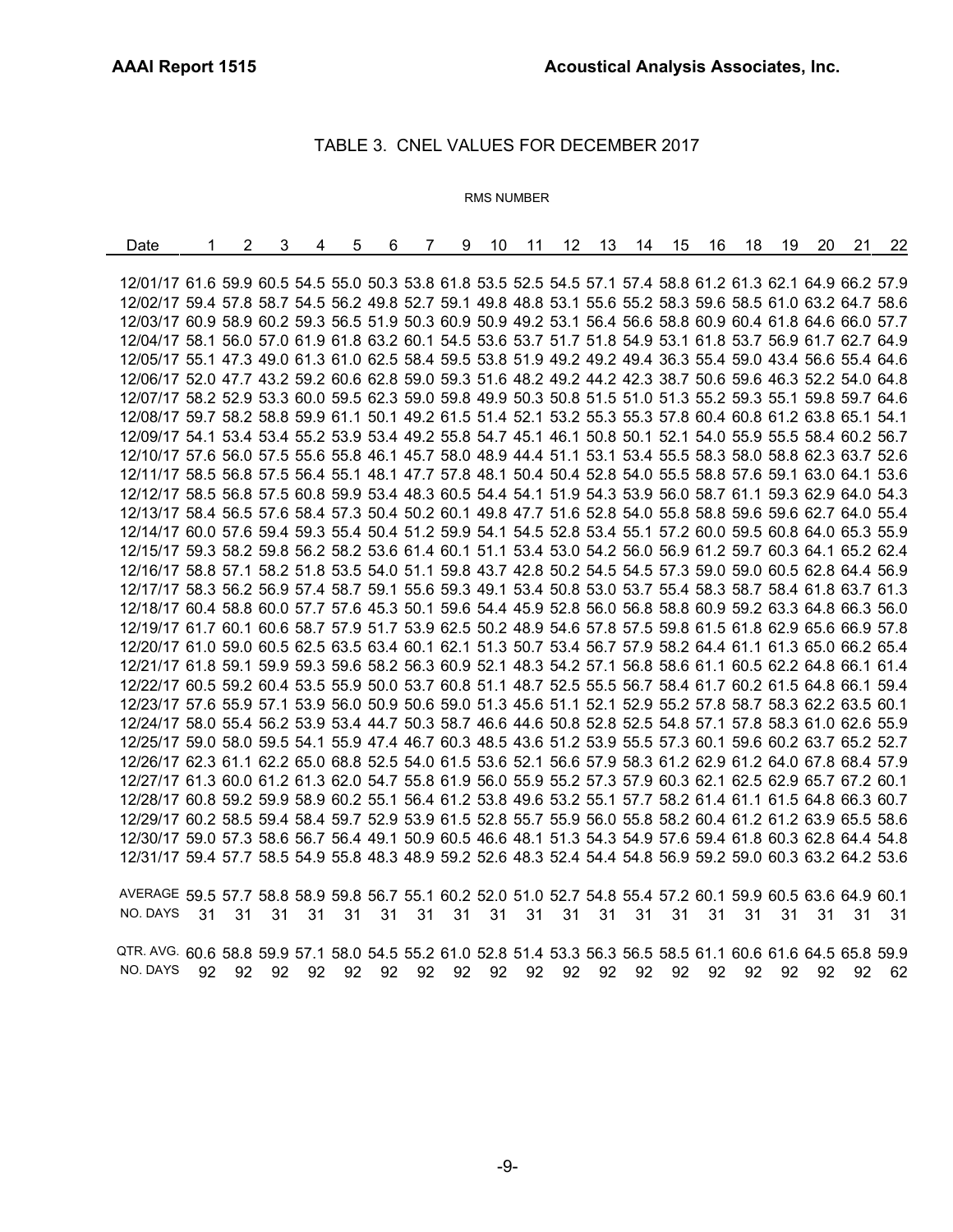| Site           | 1st Quarter | 2nd Quarter | 3rd Quarter | 4th Quarter | 4 Quarter |
|----------------|-------------|-------------|-------------|-------------|-----------|
| No.            | 2017        | 2017        | 2017        | 2017        | Average   |
|                |             |             |             |             |           |
| 1              | 63.3        | 62.2        | 61.6        | 60.6        | 62.0      |
| $\overline{2}$ | 59.0        | 59.6        | 59.6        | 58.8        | 59.2      |
| 3              | 60.0        | 60.6        | 60.8        | 59.9        | 60.3      |
| 4              | 57.4        | 57.2        | 56.0        | 57.1        | 57.0      |
| 5              | 57.8        | 57.4        | 55.8        | 58.0        | 57.3      |
| 6              | 55.1        | 55.8        | 53.0        | 54.5        | 54.7      |
| 7              | 55.4        | 57.3        | 56.1        | 55.2        | 56.1      |
| 9              | 61.4        | 61.7        | 62.1        | 61.0        | 61.5      |
| 10             | 53.2        | 53.2        | 54.1        | 52.8        | 53.4      |
| 11             | 52.8        | 52.5        | 51.6        | 51.4        | 52.1      |
| 12             | 54.4        | 53.7        | 53.4        | 53.3        | 53.7      |
| 13             | 58.2        | 58.4        | 57.5        | 56.3        | 57.7      |
| 14             | 56.7        | 57.4        | 57.3        | 56.5        | 57.0      |
| 15             | 59.4        | 60.0        | 59.8        | 58.5        | 59.5      |
| 16             | 61.6        | 62.1        | 61.9        | 61.1        | 61.7      |
| 18             | 61.1        | 61.4        | 61.8        | 60.6        | 61.3      |
| 19             | 62.3        | 62.9        | 62.8        | 61.6        | 62.4      |
| 20             | 64.7        | 65.2        | 65.4        | 64.5        | 65.0      |
| 21             | 66.4        | 66.6        | 67.0        | 65.8        | 66.5      |
| 22             | 60.9        | 62.2        | 58.7        | 59.9        | 60.6      |

## **TABLE 4. AVERAGE CNEL VALUES**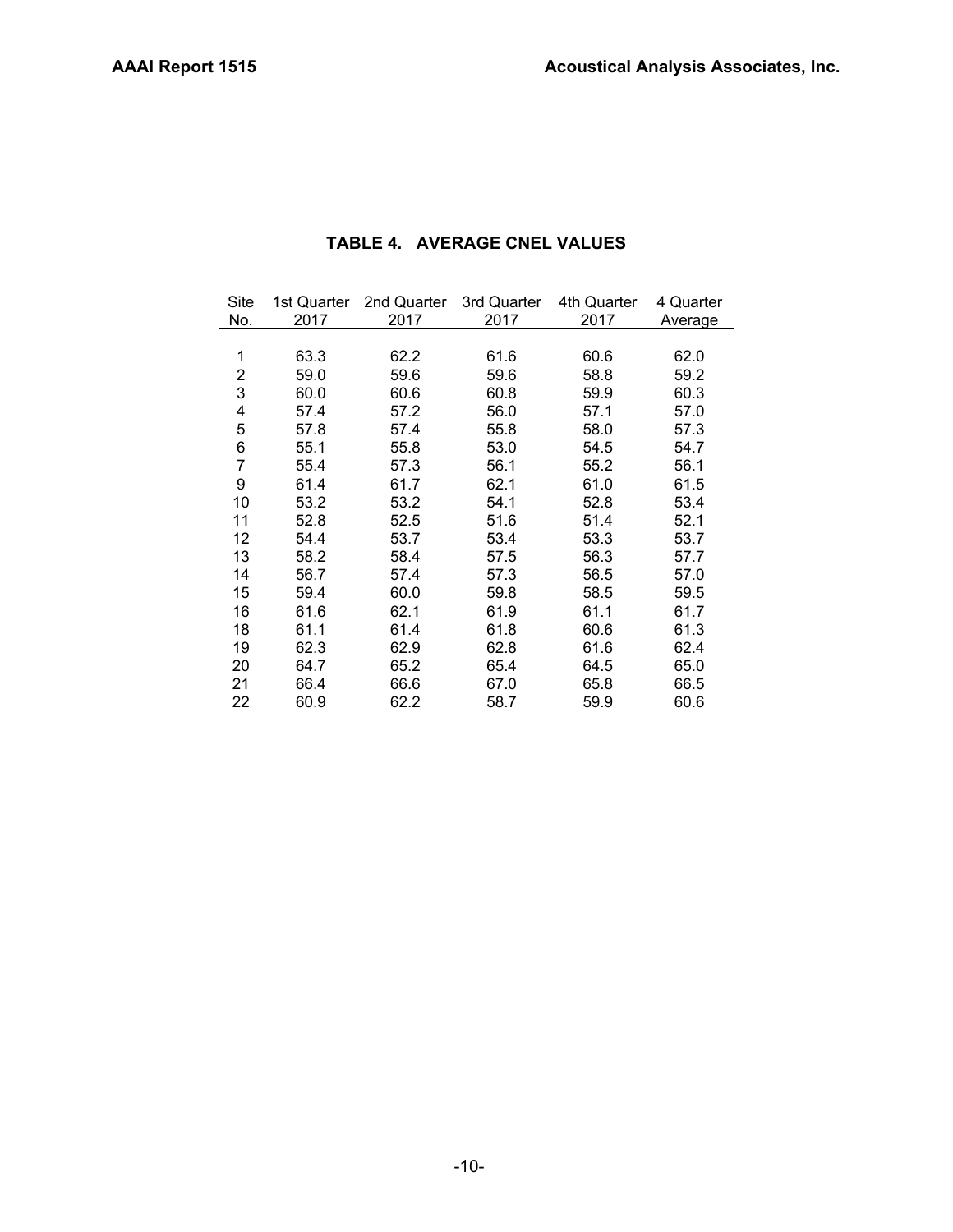| Table 5. | WEEKLY SCHEDULED AIR CARRIER AND AIR TAXI  |
|----------|--------------------------------------------|
|          | <b>FLIGHTS FOR THE FOURTH QUARTER 2017</b> |

| AIRCRAFT<br>DAY.<br><b>EVENING</b><br><b>NIGHT</b><br><b>TOTAL</b> | AS EMB175<br><b>DEP</b><br>28<br>14<br>0<br>42         | <b>ARR</b><br>28<br>14<br>0<br>42           | <b>AS B7377</b><br><b>DEP</b><br>4<br>0<br>0<br>4        | SCHEDULE IN EFFECT FROM<br><b>ARR</b><br>4<br>0<br>0<br>4                            | AS CRJ7<br><b>DEP</b><br>0<br>$\mathbf 0$<br>0<br>$\Omega$         | 10/1/17 to<br><b>ARR</b><br>0<br>$\mathbf 0$<br>$\mathbf 0$<br>$\Omega$ | AS CRJ<br><b>DEP</b><br>0<br>$\mathbf 0$<br>0<br>$\Omega$ | 10/2/17<br><b>ARR</b><br>0<br>0<br>0<br>0 | 2 DAYS<br>AS B7378<br><b>DEP</b><br>17<br>0<br>0<br>17        | <b>ARR</b><br>17<br>$\mathbf 0$<br>0<br>17  |
|--------------------------------------------------------------------|--------------------------------------------------------|---------------------------------------------|----------------------------------------------------------|--------------------------------------------------------------------------------------|--------------------------------------------------------------------|-------------------------------------------------------------------------|-----------------------------------------------------------|-------------------------------------------|---------------------------------------------------------------|---------------------------------------------|
| DAY.<br><b>EVENING</b><br><b>NIGHT</b><br><b>TOTAL</b>             | <b>US A319</b><br><b>DEP</b><br>0<br>0<br>0<br>0       | <b>ARR</b><br>0<br>0<br>0<br>0              | <b>US A320</b><br><b>DEP</b><br>0<br>0<br>0<br>0         | SCHEDULE IN EFFECT FROM<br><b>ARR</b><br>0<br>0<br>0<br>0                            | <b>US B7372</b><br><b>DEP</b><br>0<br>$\mathbf 0$<br>0<br>$\Omega$ | 10/1/17 to<br><b>ARR</b><br>0<br>$\mathbf 0$<br>0<br>$\Omega$           | <b>US B7373</b><br><b>DEP</b><br>0<br>0<br>0<br>0         | 10/2/17<br><b>ARR</b><br>0<br>0<br>0<br>0 | US CRJ<br><b>DEP</b><br>0<br>0<br>0<br>0                      | ARR<br>0<br>0<br>0<br>0                     |
| <b>DAY</b><br><b>EVENING</b><br><b>NIGHT</b><br><b>TOTAL</b>       | US CRJ7<br><b>DEP</b><br>0<br>0<br>0<br>0              | <b>ARR</b><br>0<br>0<br>0<br>$\Omega$       | US CRJ9<br><b>DEP</b><br>12<br>0<br>$\overline{7}$<br>19 | SCHEDULE IN EFFECT FROM<br><b>ARR</b><br>14<br>5<br>0<br>19                          | AA MD80<br><b>DEP</b><br>$\mathbf 0$<br>0<br>$\Omega$<br>$\Omega$  | 10/1/17 to<br><b>ARR</b><br>0<br>$\mathbf 0$<br>0<br>0                  | <b>WN B7373</b><br><b>DEP</b><br>0<br>0<br>0<br>0         | 10/2/17<br><b>ARR</b><br>0<br>0<br>0<br>0 | <b>WN B7375</b><br><b>DEP</b><br>13<br>0<br>0<br>13           | <b>ARR</b><br>12<br>$\mathbf{1}$<br>0<br>13 |
| DAY.<br><b>EVENING</b><br><b>NIGHT</b><br><b>TOTAL</b>             | <b>WN B7377</b><br><b>DEP</b><br>292<br>66<br>0<br>358 | <b>ARR</b><br>271<br>87<br>0<br>358         | <b>WN B7378</b><br><b>DEP</b><br>14<br>0<br>0<br>14      | SCHEDULE IN EFFECT FROM<br><b>ARR</b><br>$\overline{7}$<br>$\overline{7}$<br>0<br>14 | <b>UA A320</b><br><b>DEP</b><br>3<br>5<br>$\mathbf 0$<br>8         | 10/1/17 to<br><b>ARR</b><br>3<br>5<br>$\mathbf 0$<br>8                  | <b>UA A319</b><br><b>DEP</b><br>5<br>0<br>0<br>5          | 10/2/17<br><b>ARR</b><br>4<br>1<br>0<br>5 | <b>UA B7378</b><br><b>DEP</b><br>12<br>$\mathbf 1$<br>0<br>13 | <b>ARR</b><br>0<br>13<br>0<br>13            |
| DAY.<br><b>EVENING</b><br><b>NIGHT</b><br><b>TOTAL</b>             | <b>UA B757</b><br><b>DEP</b><br>0<br>0<br>0<br>0       | <b>ARR</b><br>0<br>0<br>0<br>0              | UA RJ<br><b>DEP</b><br>13<br>0<br>0<br>13                | SCHEDULE IN EFFECT FROM<br><b>ARR</b><br>13<br>0<br>0<br>13                          | UA CRJ7<br><b>DEP</b><br>0<br>0<br>0<br>0                          | 10/1/17 to<br><b>ARR</b><br>0<br>0<br>0<br>$\Omega$                     | <b>FE A300</b><br><b>DEP</b><br>0<br>0<br>0<br>0          | 10/2/17<br><b>ARR</b><br>0<br>0<br>0<br>0 | <b>FE A310</b><br><b>DEP</b><br>2<br>9<br>0<br>11             | <b>ARR</b><br>7<br>0<br>4<br>11             |
| DAY<br><b>EVENING</b><br><b>NIGHT</b><br><b>TOTAL</b>              | <b>UPS A300</b><br><b>DEP</b><br>3<br>5<br>0<br>8      | <b>ARR</b><br>4<br>0<br>$\overline{4}$<br>8 | <b>UPS B757</b><br><b>DEP</b><br>U<br>0<br>0<br>0        | SCHEDULE IN EFFECT FROM<br><b>ARR</b><br>U<br>0<br>0<br>0                            | <b>DL B752</b><br><b>DEP</b><br>U<br>0<br>0<br>0                   | 10/1/17 to<br><b>ARR</b><br>U<br>0<br>0<br>0                            | DL CRJ<br><b>DEP</b><br>U<br>0<br>0<br>0                  | 10/2/17<br><b>ARR</b><br>U<br>0<br>0<br>0 | DL CRJ7<br><b>DEP</b><br>15<br>6<br>0<br>21                   | ARR<br>21<br>0<br>0<br>21                   |
| DAY<br><b>EVENING</b><br><b>NIGHT</b><br><b>TOTAL</b>              | DL CRJ9<br><b>DEP</b><br>4<br>$\mathbf{1}$<br>0<br>5   | <b>ARR</b><br>5<br>0<br>0<br>5              | B6 A320<br><b>DEP</b><br>0<br>7<br>0<br>7                | SCHEDULE IN EFFECT FROM<br><b>ARR</b><br>0<br>$\overline{7}$<br>0<br>7               | FW2 A319<br><b>DEP</b><br>0<br>0<br>0<br>0                         | 10/1/17 to<br><b>ARR</b><br>0<br>0<br>0<br>0                            |                                                           | 10/2/17                                   | <b>TOTALS</b><br><b>DEP</b><br>437<br>114<br>7<br>558         | <b>ARR</b><br>410<br>140<br>8<br>558        |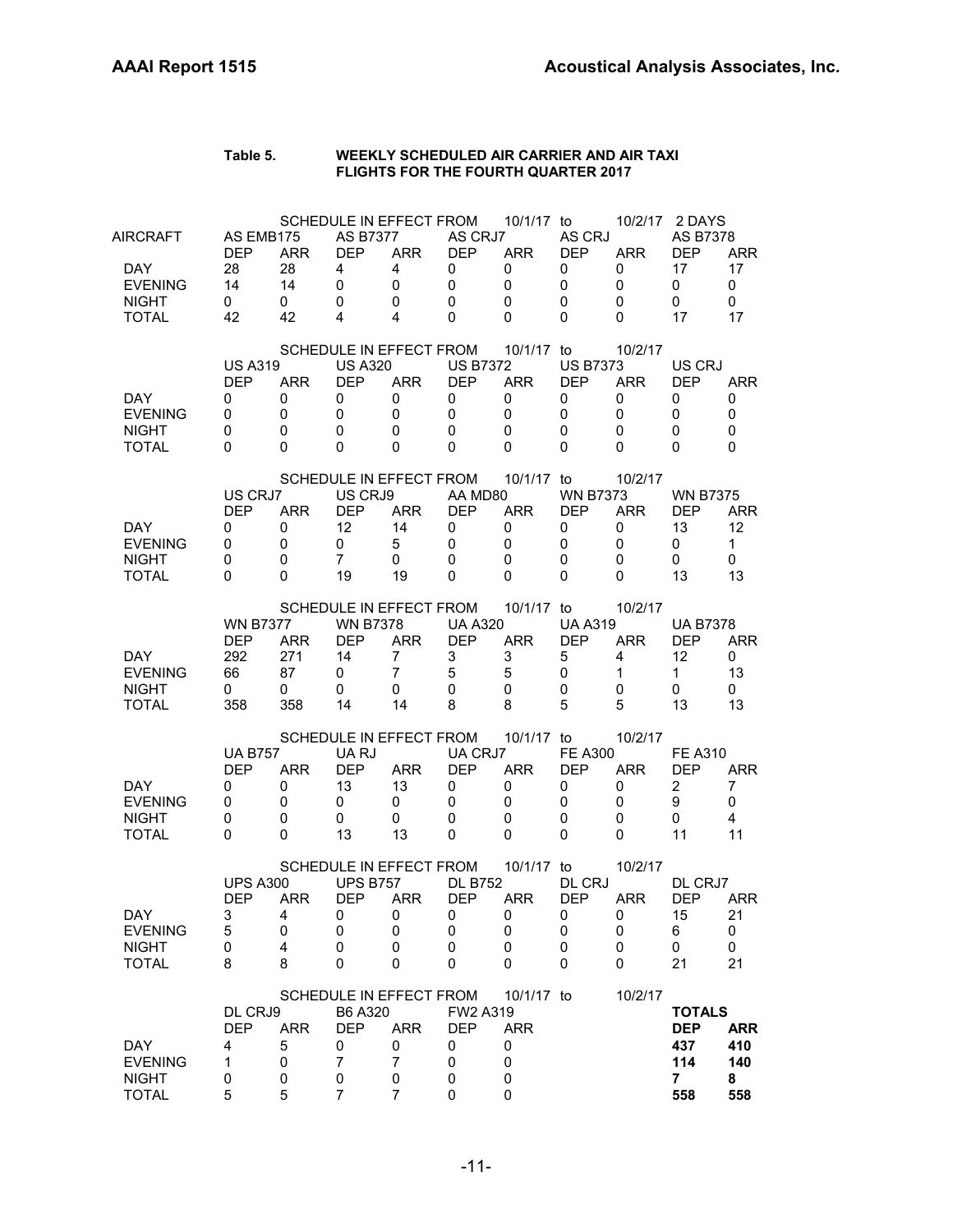| Table 5. | WEEKLY SCHEDULED AIR CARRIER AND AIR TAXI  |
|----------|--------------------------------------------|
|          | <b>FLIGHTS FOR THE FOURTH QUARTER 2017</b> |

| <b>AIRCRAFT</b><br>DAY.<br><b>EVENING</b><br><b>NIGHT</b><br><b>TOTAL</b> | AS EMB175<br><b>DEP</b><br>28<br>14<br>$\mathbf 0$<br>42 | <b>ARR</b><br>28<br>14<br>0<br>42        | <b>AS B7377</b><br><b>DEP</b><br>4<br>$\mathbf 0$<br>0<br>4           | SCHEDULE IN EFFECT FROM<br><b>ARR</b><br>4<br>0<br>0<br>4                            | AS CRJ7<br>DEP<br>0<br>$\mathbf 0$<br>0<br>$\Omega$                | 10/3/17 to<br><b>ARR</b><br>0<br>0<br>$\mathbf 0$<br>$\Omega$           | AS CRJ<br><b>DEP</b><br>0<br>0<br>$\mathbf 0$<br>0                   | <b>ARR</b><br>0<br>0<br>0<br>$\Omega$     | 10/4/17 2 DAYS<br>AS B7378<br><b>DEP</b><br>17<br>0<br>0<br>17 | <b>ARR</b><br>17<br>0<br>0<br>17            |
|---------------------------------------------------------------------------|----------------------------------------------------------|------------------------------------------|-----------------------------------------------------------------------|--------------------------------------------------------------------------------------|--------------------------------------------------------------------|-------------------------------------------------------------------------|----------------------------------------------------------------------|-------------------------------------------|----------------------------------------------------------------|---------------------------------------------|
| DAY.<br><b>EVENING</b><br><b>NIGHT</b><br><b>TOTAL</b>                    | <b>US A319</b><br><b>DEP</b><br>0<br>0<br>0<br>0         | <b>ARR</b><br>0<br>0<br>0<br>$\Omega$    | <b>US A320</b><br><b>DEP</b><br>0<br>0<br>0<br>$\Omega$               | SCHEDULE IN EFFECT FROM<br><b>ARR</b><br>0<br>0<br>0<br>0                            | <b>US B7372</b><br><b>DEP</b><br>0<br>0<br>$\mathbf 0$<br>$\Omega$ | 10/3/17 to<br><b>ARR</b><br>0<br>$\mathbf 0$<br>$\mathbf 0$<br>$\Omega$ | <b>US B7373</b><br><b>DEP</b><br>0<br>0<br>0<br>0                    | 10/4/17<br><b>ARR</b><br>0<br>0<br>0<br>0 | US CRJ<br><b>DEP</b><br>0<br>0<br>0<br>$\Omega$                | <b>ARR</b><br>0<br>$\mathbf 0$<br>0<br>0    |
| <b>DAY</b><br><b>EVENING</b><br><b>NIGHT</b><br><b>TOTAL</b>              | US CRJ7<br><b>DEP</b><br>0<br>0<br>$\Omega$<br>$\Omega$  | <b>ARR</b><br>0<br>0<br>$\mathbf 0$<br>0 | US CRJ9<br><b>DEP</b><br>12 <sup>2</sup><br>0<br>$\overline{7}$<br>19 | SCHEDULE IN EFFECT FROM<br><b>ARR</b><br>14<br>5<br>0<br>19                          | AA MD80<br><b>DEP</b><br>0<br>$\mathbf 0$<br>0<br>$\Omega$         | 10/3/17 to<br><b>ARR</b><br>0<br>$\mathbf 0$<br>$\mathbf 0$<br>0        | <b>WN B7373</b><br><b>DEP</b><br>0<br>0<br>0<br>0                    | 10/4/17<br><b>ARR</b><br>0<br>0<br>0<br>0 | <b>WN B7375</b><br><b>DEP</b><br>13<br>0<br>0<br>13            | <b>ARR</b><br>12<br>$\mathbf{1}$<br>0<br>13 |
| DAY.<br><b>EVENING</b><br><b>NIGHT</b><br><b>TOTAL</b>                    | <b>WN B7377</b><br><b>DFP</b><br>292<br>66<br>0<br>358   | <b>ARR</b><br>271<br>87<br>0<br>358      | <b>WN B7378</b><br><b>DEP</b><br>14<br>0<br>0<br>14                   | SCHEDULE IN EFFECT FROM<br><b>ARR</b><br>$\overline{7}$<br>$\overline{7}$<br>0<br>14 | <b>UA A320</b><br><b>DEP</b><br>3<br>5<br>$\mathbf 0$<br>8         | 10/3/17 to<br><b>ARR</b><br>3<br>$\sqrt{5}$<br>$\mathbf 0$<br>8         | <b>UA A319</b><br><b>DEP</b><br>5<br>$\mathbf 0$<br>$\mathbf 0$<br>5 | 10/4/17<br><b>ARR</b><br>4<br>1<br>0<br>5 | <b>UA B7378</b><br>DEP<br>12<br>$\mathbf{1}$<br>0<br>13        | <b>ARR</b><br>0<br>13<br>0<br>13            |
| DAY.<br><b>EVENING</b><br><b>NIGHT</b><br><b>TOTAL</b>                    | <b>UA B757</b><br><b>DEP</b><br>0<br>0<br>0<br>0         | <b>ARR</b><br>0<br>0<br>0<br>$\Omega$    | UA RJ<br><b>DEP</b><br>13<br>0<br>0<br>13                             | SCHEDULE IN EFFECT FROM<br><b>ARR</b><br>13<br>0<br>0<br>13                          | UA CRJ7<br><b>DEP</b><br>0<br>0<br>$\mathbf 0$<br>0                | 10/3/17 to<br><b>ARR</b><br>$\mathbf 0$<br>0<br>0<br>0                  | <b>FE A300</b><br><b>DEP</b><br>0<br>0<br>0<br>0                     | 10/4/17<br><b>ARR</b><br>0<br>0<br>0<br>0 | <b>FE A310</b><br>DEP<br>$\overline{2}$<br>9<br>0<br>11        | ARR<br>$\overline{7}$<br>0<br>4<br>11       |
| DAY<br><b>EVENING</b><br><b>NIGHT</b><br><b>TOTAL</b>                     | <b>UPS A300</b><br><b>DEP</b><br>3<br>5<br>0<br>8        | <b>ARR</b><br>4<br>0<br>4<br>8           | <b>UPS B757</b><br><b>DEP</b><br>0<br>0<br>0<br>0                     | SCHEDULE IN EFFECT FROM<br><b>ARR</b><br>0<br>0<br>0<br>0                            | <b>DL B752</b><br><b>DEP</b><br>0<br>0<br>0<br>0                   | 10/3/17 to<br><b>ARR</b><br>0<br>0<br>0<br>0                            | DL CRJ<br><b>DEP</b><br>0<br>0<br>0<br>0                             | 10/4/17<br><b>ARR</b><br>0<br>0<br>0<br>0 | DL CRJ7<br><b>DEP</b><br>15<br>6<br>0<br>21                    | <b>ARR</b><br>21<br>0<br>0<br>21            |
| <b>DAY</b><br><b>EVENING</b><br><b>NIGHT</b><br><b>TOTAL</b>              | DL CRJ9<br><b>DEP</b><br>4<br>1<br>0<br>5                | <b>ARR</b><br>5<br>0<br>0<br>5           | B6 A320<br><b>DEP</b><br>0<br>$\overline{7}$<br>0<br>$\overline{7}$   | SCHEDULE IN EFFECT FROM<br><b>ARR</b><br>0<br>$\overline{7}$<br>0<br>$\overline{7}$  | FW2 A319<br><b>DEP</b><br>0<br>0<br>0<br>0                         | 10/3/17 to<br><b>ARR</b><br>0<br>0<br>0<br>0                            |                                                                      | 10/4/17                                   | <b>TOTALS</b><br><b>DEP</b><br>437<br>114<br>7<br>558          | <b>ARR</b><br>410<br>140<br>8<br>558        |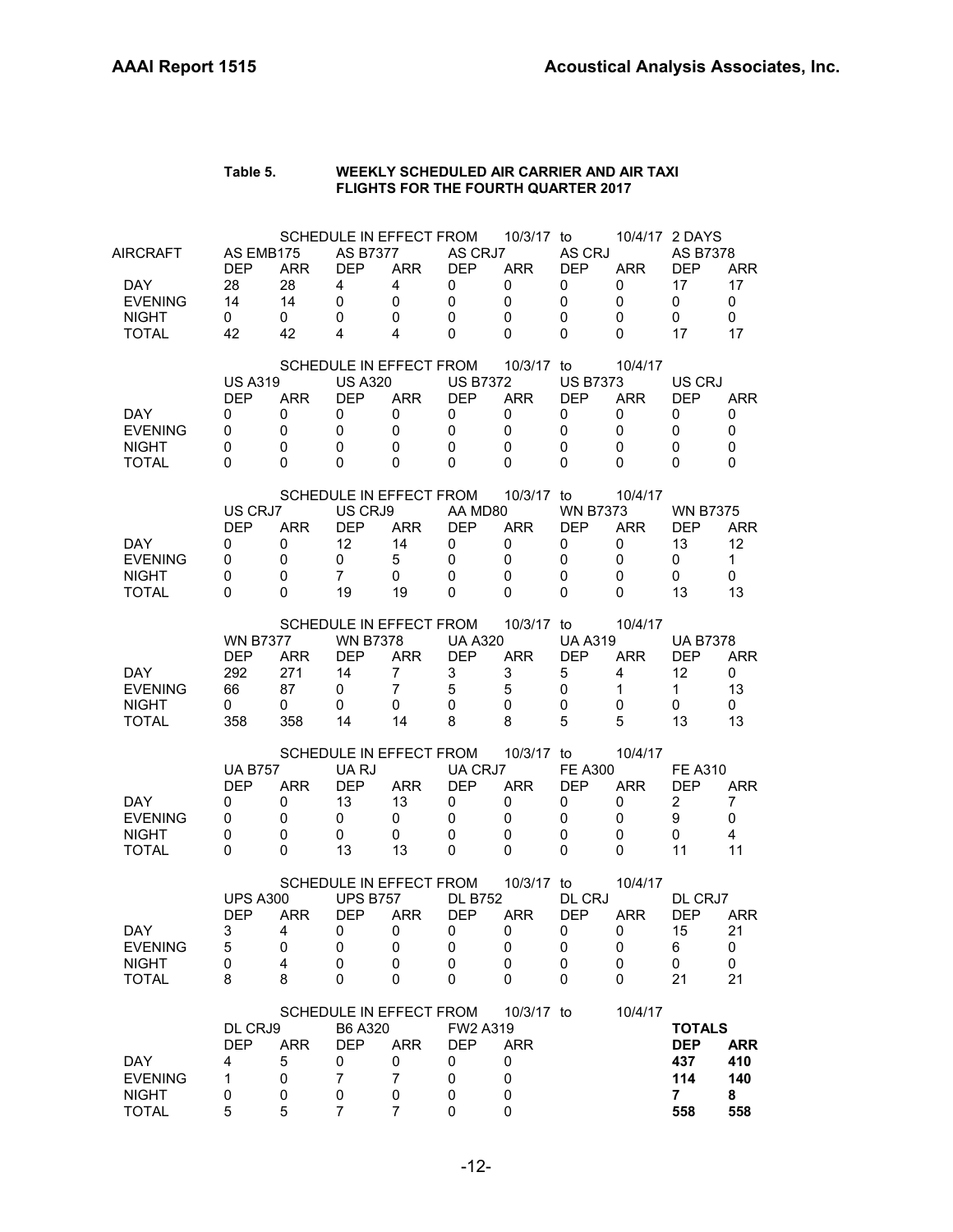| Table 5. | WEEKLY SCHEDULED AIR CARRIER AND AIR TAXI  |
|----------|--------------------------------------------|
|          | <b>FLIGHTS FOR THE FOURTH QUARTER 2017</b> |

| AIRCRAFT<br>DAY.<br><b>EVENING</b><br><b>NIGHT</b><br>TOTAL  | AS EMB175<br><b>DEP</b><br>28<br>14<br>0<br>42          | <b>ARR</b><br>28<br>14<br>$\mathbf 0$<br>42        | <b>AS B7377</b><br><b>DEP</b><br>4<br>$\mathbf 0$<br>$\mathbf 0$<br>4             | <b>ARR</b><br>4<br>0<br>0<br>4                            | SCHEDULE IN EFFECT FROM<br>AS CRJ7<br>DEP<br>0<br>$\mathbf 0$<br>0<br>$\Omega$               | 10/5/17 to<br><b>ARR</b><br>0<br>0<br>$\mathbf 0$<br>$\Omega$ | AS CRJ<br><b>DEP</b><br>0<br>0<br>$\mathbf 0$<br>$\Omega$   | <b>ARR</b><br>0<br>0<br>0<br>$\Omega$     | 11/3/17 3 DAYS<br>AS B7378<br><b>DEP</b><br>17<br>$\mathbf 0$<br>0<br>17 | <b>ARR</b><br>17<br>$\mathbf 0$<br>$\mathbf{0}$<br>17 |
|--------------------------------------------------------------|---------------------------------------------------------|----------------------------------------------------|-----------------------------------------------------------------------------------|-----------------------------------------------------------|----------------------------------------------------------------------------------------------|---------------------------------------------------------------|-------------------------------------------------------------|-------------------------------------------|--------------------------------------------------------------------------|-------------------------------------------------------|
| <b>DAY</b><br><b>EVENING</b><br><b>NIGHT</b><br><b>TOTAL</b> | <b>US A319</b><br><b>DEP</b><br>0<br>0<br>0<br>$\Omega$ | <b>ARR</b><br>0<br>0<br>0<br>$\Omega$              | SCHEDULE IN EFFECT FROM<br><b>US A320</b><br><b>DEP</b><br>0<br>0<br>0<br>0       | <b>ARR</b><br>0<br>0<br>0<br>0                            | <b>US B7372</b><br><b>DEP</b><br>0<br>0<br>$\mathbf 0$<br>$\Omega$                           | 10/5/17 to<br><b>ARR</b><br>0<br>0<br>$\mathbf 0$<br>$\Omega$ | <b>US B7373</b><br><b>DEP</b><br>0<br>0<br>$\mathbf 0$<br>0 | 11/3/17<br><b>ARR</b><br>0<br>0<br>0<br>0 | US CRJ<br><b>DEP</b><br>0<br>0<br>0<br>$\Omega$                          | ARR<br>0<br>0<br>0<br>0                               |
| DAY.<br><b>EVENING</b><br><b>NIGHT</b><br><b>TOTAL</b>       | US CRJ7<br><b>DEP</b><br>0<br>0<br>$\Omega$<br>0        | <b>ARR</b><br>0<br>$\mathbf 0$<br>$\mathbf 0$<br>0 | US CRJ9<br><b>DEP</b><br>14<br>0<br>$\overline{7}$<br>21                          | <b>ARR</b><br>14<br>$7^{\circ}$<br>0<br>21                | SCHEDULE IN EFFECT FROM<br>AA MD80<br><b>DEP</b><br>0<br>$\mathbf 0$<br>$\Omega$<br>$\Omega$ | 10/5/17 to<br><b>ARR</b><br>0<br>$\mathbf 0$<br>$\Omega$<br>0 | <b>WN B7373</b><br><b>DEP</b><br>0<br>0<br>$\mathbf 0$<br>0 | 11/3/17<br><b>ARR</b><br>0<br>0<br>0<br>0 | <b>WN B7375</b><br><b>DEP</b><br>13<br>0<br>0<br>13                      | <b>ARR</b><br>12<br>$\mathbf{1}$<br>0<br>13           |
| DAY.<br><b>EVENING</b><br><b>NIGHT</b><br><b>TOTAL</b>       | <b>WN B7377</b><br><b>DEP</b><br>292<br>66<br>0<br>358  | <b>ARR</b><br>271<br>87<br>0<br>358                | SCHEDULE IN EFFECT FROM<br><b>WN B7378</b><br><b>DEP</b><br>14<br>0<br>0<br>14    | <b>ARR</b><br>$\overline{7}$<br>$\overline{7}$<br>0<br>14 | <b>UA A320</b><br><b>DEP</b><br>3<br>5<br>$\mathbf{0}$<br>8                                  | 10/5/17 to<br><b>ARR</b><br>3<br>5<br>$\mathbf 0$<br>8        | <b>UA A319</b><br><b>DEP</b><br>5<br>0<br>0<br>5            | 11/3/17<br><b>ARR</b><br>4<br>1<br>0<br>5 | <b>UA B7378</b><br><b>DEP</b><br>12<br>$\mathbf{1}$<br>0<br>13           | <b>ARR</b><br>$\mathbf{0}$<br>13<br>0<br>13           |
| DAY.<br><b>EVENING</b><br><b>NIGHT</b><br><b>TOTAL</b>       | <b>UA B757</b><br><b>DEP</b><br>0<br>0<br>0<br>0        | <b>ARR</b><br>0<br>0<br>0<br>$\Omega$              | SCHEDULE IN EFFECT FROM<br>UA RJ<br><b>DEP</b><br>13<br>0<br>0<br>13              | <b>ARR</b><br>13<br>0<br>0<br>13                          | UA CRJ7<br><b>DEP</b><br>0<br>0<br>$\mathbf 0$<br>0                                          | 10/5/17 to<br><b>ARR</b><br>0<br>0<br>0<br>$\mathbf{0}$       | <b>FE A300</b><br><b>DEP</b><br>0<br>0<br>0<br>0            | 11/3/17<br><b>ARR</b><br>0<br>0<br>0<br>0 | <b>FE A310</b><br><b>DEP</b><br>$\overline{2}$<br>9<br>0<br>11           | <b>ARR</b><br>7<br>0<br>4<br>11                       |
| DAY<br><b>EVENING</b><br><b>NIGHT</b><br><b>TOTAL</b>        | <b>UPS A300</b><br><b>DEP</b><br>3<br>5<br>0<br>8       | <b>ARR</b><br>4<br>0<br>4<br>8                     | SCHEDULE IN EFFECT FROM<br><b>UPS B757</b><br><b>DEP</b><br>0<br>0<br>0<br>0      | <b>ARR</b><br>0<br>0<br>0<br>0                            | <b>DL B752</b><br><b>DEP</b><br>0<br>0<br>0<br>0                                             | 10/5/17 to<br><b>ARR</b><br>0<br>0<br>0<br>0                  | DL CRJ<br><b>DEP</b><br>0<br>0<br>$\boldsymbol{0}$<br>0     | 11/3/17<br><b>ARR</b><br>0<br>0<br>0<br>0 | DL CRJ7<br><b>DEP</b><br>15<br>6<br>0<br>21                              | <b>ARR</b><br>21<br>0<br>0<br>21                      |
| DAY<br><b>EVENING</b><br><b>NIGHT</b><br><b>TOTAL</b>        | DL CRJ9<br><b>DEP</b><br>4<br>1<br>0<br>5               | <b>ARR</b><br>5<br>0<br>0<br>5                     | SCHEDULE IN EFFECT FROM<br>B6 A320<br><b>DEP</b><br>0<br>7<br>0<br>$\overline{7}$ | <b>ARR</b><br>0<br>$\overline{7}$<br>0<br>7               | FW2 A319<br><b>DEP</b><br>0<br>0<br>0<br>0                                                   | 10/5/17 to<br><b>ARR</b><br>0<br>0<br>0<br>$\mathbf 0$        |                                                             | 11/3/17                                   | <b>TOTALS</b><br><b>DEP</b><br>439<br>114<br>$\overline{7}$<br>560       | <b>ARR</b><br>410<br>142<br>8<br>560                  |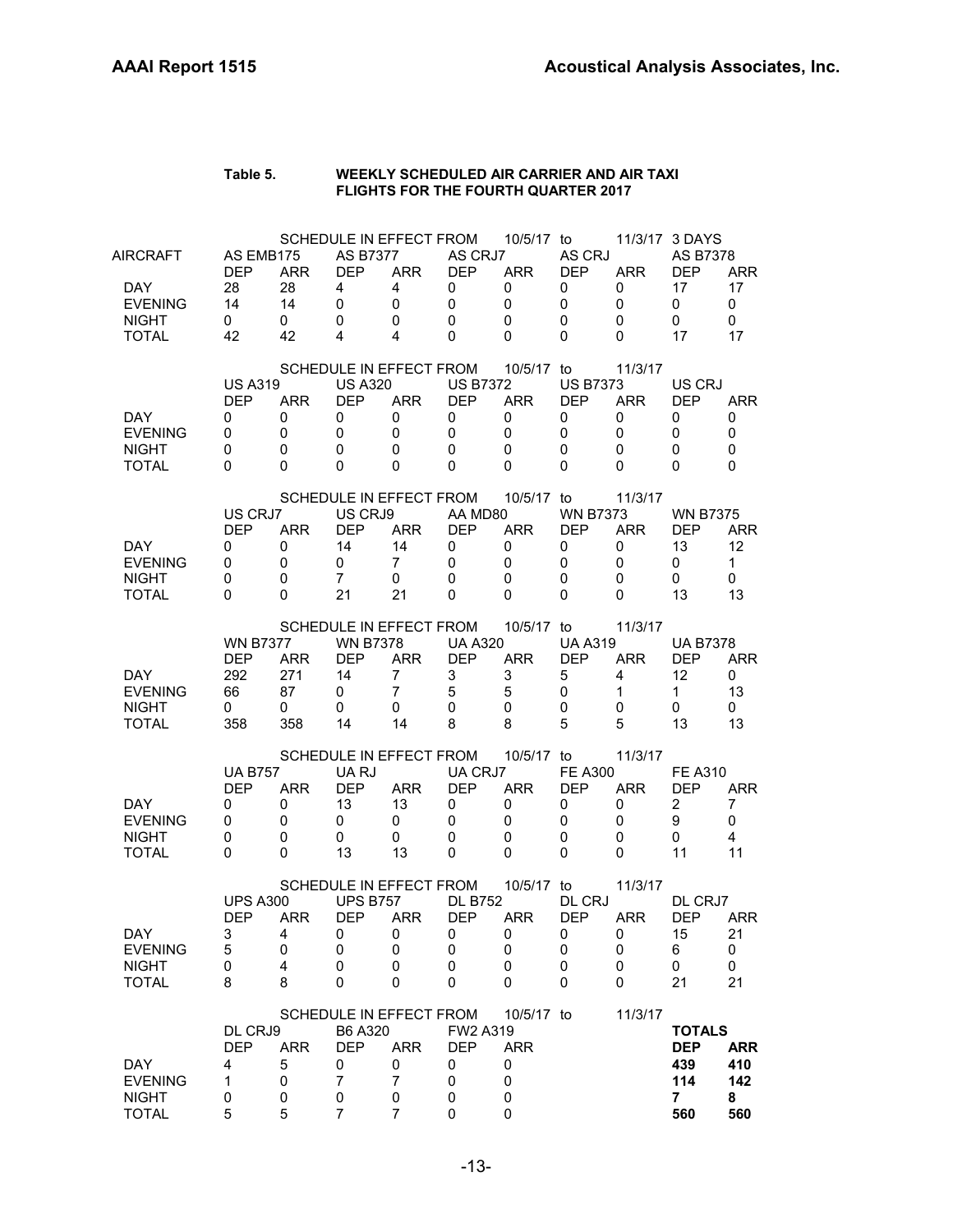#### **Table 5. WEEKLY SCHEDULED AIR CARRIER AND AIR TAXI FLIGHTS FOR THE THIRD QUARTER 2017**

| AIRCRAFT                     | AS EMB175<br><b>DEP</b> | <b>ARR</b>     | <b>AS B7377</b><br><b>DEP</b> | SCHEDULE IN EFFECT FROM<br><b>ARR</b> | AS CRJ7<br><b>DEP</b> | 8/5/17<br><b>ARR</b> | to<br>AS CRJ<br><b>DEP</b> | <b>ARR</b> | 8/16/17 12 DAYS<br>AS B7378<br><b>DEP</b> | <b>ARR</b> |
|------------------------------|-------------------------|----------------|-------------------------------|---------------------------------------|-----------------------|----------------------|----------------------------|------------|-------------------------------------------|------------|
| DAY.                         | 33                      | 33             | 3                             | 3                                     | 14                    | 14                   | 0                          | 0          | 18                                        | 18         |
| <b>EVENING</b>               | $\overline{7}$          | $\overline{7}$ | 0                             | 0                                     | $\overline{7}$        | 7                    | 0                          | 0          | 0                                         | 0          |
| <b>NIGHT</b>                 | 0                       | 0              | 0                             | 0                                     | 0                     | 0                    | 0                          | 0          | 0                                         | 0          |
| <b>TOTAL</b>                 | 40                      | 40             | 3                             | 3                                     | 21                    | 21                   | 0                          | 0          | 18                                        | 18         |
|                              |                         |                |                               | SCHEDULE IN EFFECT FROM               |                       | 8/5/17               | to                         | 8/16/17    |                                           |            |
|                              | <b>US A319</b>          |                | <b>US A320</b>                |                                       | <b>US B7372</b>       |                      | <b>US B7373</b>            |            | US CRJ                                    |            |
|                              | <b>DEP</b>              | <b>ARR</b>     | <b>DEP</b>                    | <b>ARR</b><br>0                       | <b>DEP</b>            | <b>ARR</b>           | <b>DEP</b>                 | <b>ARR</b> | <b>DEP</b>                                | <b>ARR</b> |
| DAY.<br><b>EVENING</b>       | 0<br>0                  | 0<br>0         | 0<br>0                        | 0                                     | 0<br>0                | 0<br>0               | 0<br>0                     | 0<br>0     | 0<br>0                                    | 0<br>0     |
| <b>NIGHT</b>                 | 0                       | 0              | 0                             | 0                                     | $\Omega$              | 0                    | 0                          | 0          | 0                                         | 0          |
| <b>TOTAL</b>                 | 0                       | 0              | 0                             | 0                                     | 0                     | 0                    | 0                          | 0          | 0                                         | 0          |
|                              |                         |                |                               | SCHEDULE IN EFFECT FROM               |                       | 8/5/17               | to                         | 8/16/17    |                                           |            |
|                              | US CRJ7                 |                | US CRJ9                       |                                       | AA MD80               |                      | <b>WN B7373</b>            |            | <b>WN B7375</b>                           |            |
|                              | <b>DEP</b>              | <b>ARR</b>     | <b>DEP</b>                    | <b>ARR</b>                            | <b>DEP</b>            | <b>ARR</b>           | <b>DEP</b>                 | <b>ARR</b> | <b>DEP</b>                                | <b>ARR</b> |
| DAY.                         | 0                       | 0              | 14                            | 14                                    | 0                     | 0                    | 0                          | 0          | 19                                        | 12         |
| <b>EVENING</b>               | 0                       | 0              | 0                             | $\overline{7}$                        | 0                     | 0                    | 0                          | 0          | 7                                         | 14         |
| <b>NIGHT</b>                 | 0                       | 0              | $\overline{7}$                | 0                                     | $\mathbf 0$           | $\mathbf 0$          | 0                          | 0          | 0                                         | 0          |
| <b>TOTAL</b>                 | 0                       | 0              | 21                            | 21                                    | 0                     | 0                    | 0                          | 0          | 26                                        | 26         |
|                              |                         |                |                               | SCHEDULE IN EFFECT FROM               |                       | 8/5/17               | to                         | 8/16/17    |                                           |            |
|                              | <b>WN B7377</b>         |                | <b>WN B7378</b>               |                                       | <b>UA A320</b>        |                      | <b>UA A319</b>             |            | <b>UA B7378</b>                           |            |
|                              | <b>DEP</b>              | ARR            | <b>DEP</b>                    | <b>ARR</b>                            | <b>DEP</b>            | <b>ARR</b>           | <b>DEP</b>                 | <b>ARR</b> | <b>DEP</b>                                | <b>ARR</b> |
| DAY.                         | 308                     | 282            | 0                             | 0                                     | 0                     | 0                    | 0                          | 0          | 14                                        | 7          |
| <b>EVENING</b>               | 51                      | 77             | 0                             | 0                                     | 0                     | 0                    | 0                          | 0          | 0                                         | 7          |
| <b>NIGHT</b>                 | 0                       | 0              | 0                             | 0                                     | 0                     | 0                    | 0                          | 0          | 0                                         | 0          |
| TOTAL                        | 359                     | 359            | 0                             | 0                                     | 0                     | 0                    | 0                          | 0          | 14                                        | 14         |
|                              |                         |                |                               | SCHEDULE IN EFFECT FROM               |                       | 8/5/17               | to                         | 8/16/17    |                                           |            |
|                              | <b>UA B757</b>          |                | UA RJ                         |                                       | UA CRJ7               |                      | <b>FE A300</b>             |            | <b>FE A310</b>                            |            |
|                              | <b>DEP</b>              | <b>ARR</b>     | <b>DEP</b>                    | <b>ARR</b>                            | <b>DEP</b>            | <b>ARR</b>           | <b>DEP</b>                 | <b>ARR</b> | <b>DEP</b>                                | <b>ARR</b> |
| DAY.                         | 0                       | 0              | 7                             | $\overline{7}$                        | 1                     | 1                    | 0                          | 0          | 2                                         | 7          |
| <b>EVENING</b>               | 0                       | 0              | $\overline{7}$                | $\overline{7}$                        | 0                     | 0                    | 0                          | 0          | 9                                         | 0          |
| <b>NIGHT</b><br><b>TOTAL</b> | 0<br>$\Omega$           | 0<br>0         | 0<br>14                       | 0<br>14                               | 0<br>1                | $\mathbf 0$<br>1     | 0<br>0                     | 0<br>0     | 0<br>11                                   | 4<br>11    |
|                              |                         |                |                               |                                       |                       |                      |                            |            |                                           |            |
|                              |                         |                |                               | SCHEDULE IN EFFECT FROM               |                       | 8/5/17               | to                         | 8/16/17    |                                           |            |
|                              | <b>UPS A300</b>         |                | <b>UPS B757</b>               |                                       | <b>DL B752</b>        |                      | DL CRJ                     |            | DL CRJ7                                   |            |
|                              | <b>DEP</b>              | <b>ARR</b>     | <b>DEP</b>                    | <b>ARR</b>                            | <b>DEP</b>            | <b>ARR</b>           | <b>DEP</b>                 | <b>ARR</b> | <b>DEP</b>                                | ARR        |
| DAY                          | 3                       | $\overline{4}$ | 0                             | 0                                     | 0                     | 0                    | 0                          | 0          | 15                                        | 21         |
| <b>EVENING</b>               | 5                       | 0              | 0                             | 0                                     | 0                     | 0                    | 0                          | 0          | 6                                         | 0          |
| <b>NIGHT</b><br><b>TOTAL</b> | 0<br>8                  | 4<br>8         | 0<br>0                        | 0<br>0                                | 0<br>0                | 0<br>0               | 0<br>0                     | 0<br>0     | 0<br>21                                   | 0<br>21    |
|                              |                         |                |                               |                                       |                       |                      |                            |            |                                           |            |
|                              |                         |                |                               | SCHEDULE IN EFFECT FROM               |                       | 8/5/17               | to                         | 8/16/17    |                                           |            |
|                              | DL CRJ9                 |                | B6 A320                       |                                       | FW2 A319              |                      |                            |            | <b>TOTALS</b>                             |            |
|                              | <b>DEP</b>              | <b>ARR</b>     | <b>DEP</b>                    | <b>ARR</b>                            | <b>DEP</b>            | <b>ARR</b>           |                            |            | <b>DEP</b>                                | <b>ARR</b> |
| DAY                          | 4                       | 5              | 0                             | 0                                     | 0                     | 0                    |                            |            | 455                                       | 428        |
| <b>EVENING</b>               | 1                       | 0              | 7                             | 7                                     | 0                     | 0                    |                            |            | 107                                       | 133        |
| <b>NIGHT</b>                 | 0                       | 0              | 0                             | 0                                     | 0                     | 0                    |                            |            | $\overline{7}$                            | 8          |
| <b>TOTAL</b>                 | 5                       | 5              | $\overline{7}$                | 7                                     | 0                     | 0                    |                            |            | 569                                       | 569        |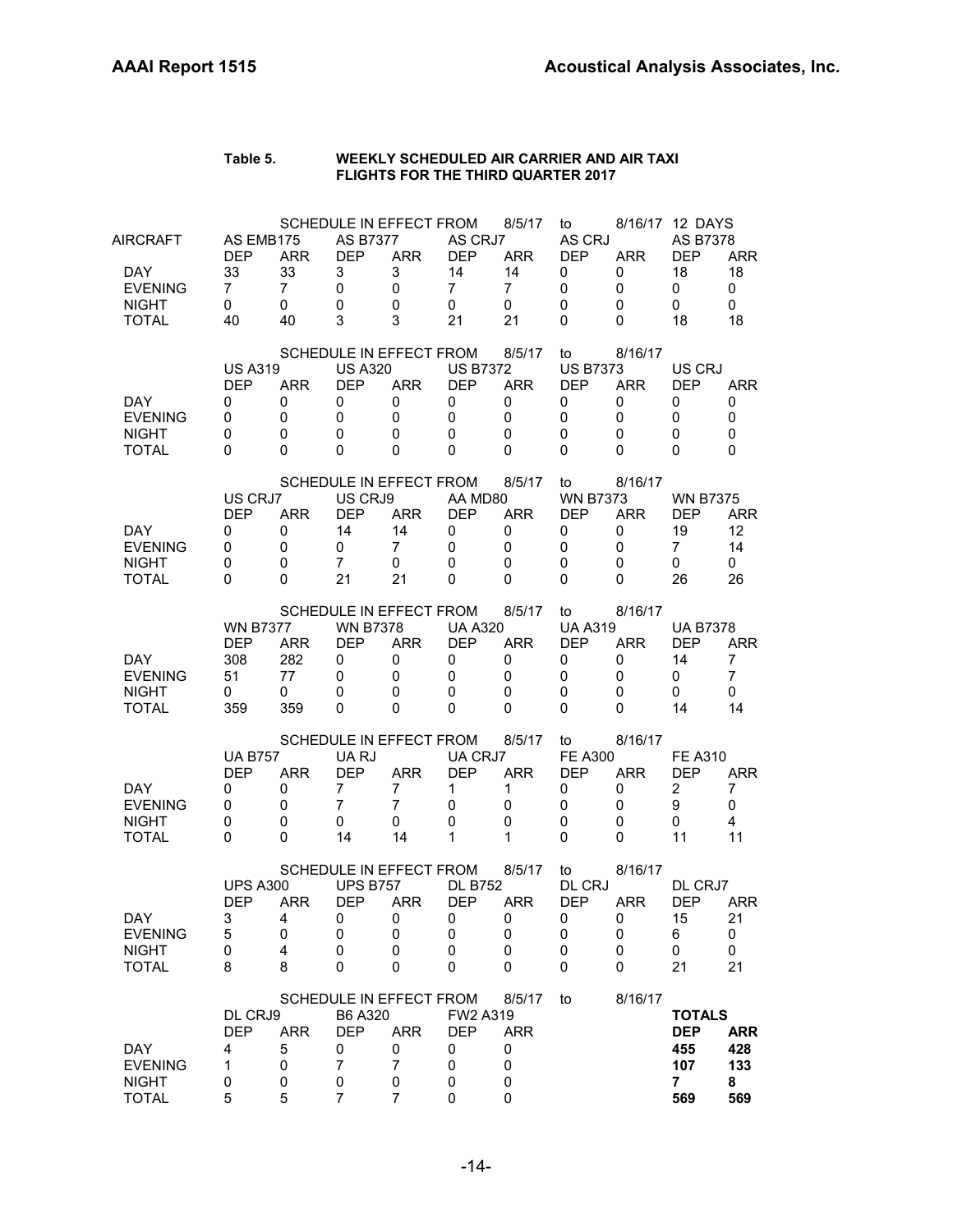#### **Table 5. WEEKLY SCHEDULED AIR CARRIER AND AIR TAXI FLIGHTS FOR THE FOURTH QUARTER 2017**

| AIRCRAFT                                               | AS EMB175<br><b>DEP</b>                                           | <b>ARR</b>                                           | <b>AS B7377</b><br><b>DEP</b>                          | SCHEDULE IN EFFECT FROM<br><b>ARR</b>                                                | AS CRJ7<br><b>DEP</b>                                      | 11/4/17 to<br><b>ARR</b>                                      | AS CRJ<br><b>DEP</b>                             | <b>ARR</b>                                | 11/4/17 1 DAYS<br>AS B7378<br><b>DEP</b>                           | <b>ARR</b>                                    |
|--------------------------------------------------------|-------------------------------------------------------------------|------------------------------------------------------|--------------------------------------------------------|--------------------------------------------------------------------------------------|------------------------------------------------------------|---------------------------------------------------------------|--------------------------------------------------|-------------------------------------------|--------------------------------------------------------------------|-----------------------------------------------|
| DAY.<br><b>EVENING</b><br><b>NIGHT</b><br><b>TOTAL</b> | 28<br>14<br>0<br>42                                               | 28<br>14<br>0<br>42                                  | 4<br>0<br>0<br>4                                       | 4<br>0<br>0<br>4                                                                     | 0<br>$\mathbf 0$<br>0<br>$\Omega$                          | 0<br>$\mathbf 0$<br>0<br>$\Omega$                             | 0<br>0<br>0<br>0                                 | 0<br>0<br>0<br>0                          | 17<br>0<br>0<br>17                                                 | 17<br>0<br>0<br>17                            |
|                                                        | <b>US A319</b>                                                    |                                                      | <b>US A320</b>                                         | SCHEDULE IN EFFECT FROM                                                              | <b>US B7372</b>                                            | 11/4/17 to                                                    | <b>US B7373</b>                                  | 11/4/17                                   | US CRJ                                                             |                                               |
| DAY.<br><b>EVENING</b><br><b>NIGHT</b>                 | <b>DEP</b><br>0<br>0<br>0                                         | <b>ARR</b><br>0<br>0<br>0                            | <b>DEP</b><br>0<br>0<br>$\mathbf 0$                    | <b>ARR</b><br>0<br>0<br>0                                                            | <b>DEP</b><br>$\mathbf 0$<br>$\mathbf 0$<br>$\mathbf{0}$   | <b>ARR</b><br>0<br>0<br>0                                     | <b>DEP</b><br>0<br>0<br>0                        | <b>ARR</b><br>0<br>0<br>0                 | <b>DEP</b><br>0<br>0<br>0                                          | <b>ARR</b><br>0<br>$\mathbf 0$<br>$\mathbf 0$ |
| <b>TOTAL</b>                                           | 0<br>US CRJ7                                                      | 0                                                    | 0<br>US CRJ9                                           | 0<br>SCHEDULE IN EFFECT FROM                                                         | 0<br>AA MD80                                               | $\Omega$<br>11/4/17 to                                        | 0<br><b>WN B7373</b>                             | 0<br>11/4/17                              | 0<br><b>WN B7375</b>                                               | 0                                             |
| DAY.<br><b>EVENING</b><br><b>NIGHT</b>                 | <b>DEP</b><br>0<br>0<br>0                                         | <b>ARR</b><br>0<br>0<br>0                            | <b>DEP</b><br>14<br>0<br>$\overline{7}$                | <b>ARR</b><br>14<br>$\overline{7}$<br>0                                              | <b>DEP</b><br>0<br>0<br>$\mathbf 0$                        | <b>ARR</b><br>0<br>0<br>$\mathbf 0$                           | <b>DEP</b><br>0<br>0<br>0                        | <b>ARR</b><br>0<br>0<br>0                 | <b>DEP</b><br>13<br>0<br>0                                         | <b>ARR</b><br>12<br>$\mathbf 1$<br>0          |
| <b>TOTAL</b>                                           | 0                                                                 | 0                                                    | 21                                                     | 21                                                                                   | $\Omega$                                                   | 0<br>11/4/17 to                                               | 0                                                | 0                                         | 13                                                                 | 13                                            |
| DAY.<br><b>EVENING</b><br><b>NIGHT</b><br>TOTAL        | <b>WN B7377</b><br><b>DEP</b><br>292<br>66<br>$\mathbf{0}$<br>358 | ARR.<br>271<br>87<br>0<br>358                        | <b>WN B7378</b><br><b>DEP</b><br>14<br>0<br>0<br>14    | SCHEDULE IN EFFECT FROM<br><b>ARR</b><br>$\overline{7}$<br>$\overline{7}$<br>0<br>14 | <b>UA A320</b><br><b>DEP</b><br>3<br>5<br>0<br>8           | <b>ARR</b><br>3<br>5<br>0<br>8                                | <b>UA A319</b><br><b>DEP</b><br>5<br>0<br>0<br>5 | 11/4/17<br><b>ARR</b><br>4<br>1<br>0<br>5 | <b>UA B7378</b><br><b>DEP</b><br>12<br>$\mathbf{1}$<br>0<br>13     | <b>ARR</b><br>0<br>13<br>0<br>13              |
| DAY.<br><b>EVENING</b><br><b>NIGHT</b><br><b>TOTAL</b> | <b>UA B757</b><br><b>DEP</b><br>0<br>0<br>0<br>$\Omega$           | <b>ARR</b><br>0<br>0<br>$\mathbf 0$<br>0             | UA RJ<br><b>DEP</b><br>13<br>0<br>0<br>13              | SCHEDULE IN EFFECT FROM<br><b>ARR</b><br>13<br>0<br>0<br>13                          | UA CRJ7<br><b>DEP</b><br>0<br>0<br>$\mathbf 0$<br>$\Omega$ | 11/4/17 to<br><b>ARR</b><br>0<br>0<br>$\mathbf 0$<br>$\Omega$ | <b>FE A300</b><br><b>DEP</b><br>0<br>0<br>0<br>0 | 11/4/17<br><b>ARR</b><br>0<br>0<br>0<br>0 | <b>FE A310</b><br><b>DEP</b><br>2<br>9<br>0<br>11                  | <b>ARR</b><br>7<br>0<br>4<br>11               |
| DAY<br><b>EVENING</b><br><b>NIGHT</b><br><b>TOTAL</b>  | <b>UPS A300</b><br><b>DEP</b><br>3<br>5<br>0<br>8                 | <b>ARR</b><br>$\overline{\mathbf{4}}$<br>0<br>4<br>8 | <b>UPS B757</b><br><b>DEP</b><br>0<br>0<br>0<br>0      | SCHEDULE IN EFFECT FROM<br><b>ARR</b><br>$\mathbf 0$<br>0<br>0<br>0                  | <b>DL B752</b><br><b>DEP</b><br>$\mathbf 0$<br>0<br>0<br>0 | 11/4/17 to<br><b>ARR</b><br>0<br>0<br>0<br>0                  | DL CRJ<br><b>DEP</b><br>0<br>0<br>0<br>0         | 11/4/17<br><b>ARR</b><br>0<br>0<br>0<br>0 | DL CRJ7<br><b>DEP</b><br>15<br>6<br>0<br>21                        | ARR<br>21<br>0<br>0<br>21                     |
| DAY<br><b>EVENING</b><br><b>NIGHT</b><br><b>TOTAL</b>  | DL CRJ9<br><b>DEP</b><br>4<br>1<br>0<br>5                         | <b>ARR</b><br>5<br>0<br>0<br>5                       | B6 A320<br><b>DEP</b><br>0<br>$\overline{7}$<br>0<br>7 | SCHEDULE IN EFFECT FROM<br><b>ARR</b><br>0<br>$\overline{7}$<br>0<br>7               | FW2 A319<br><b>DEP</b><br>0<br>0<br>0<br>0                 | 11/4/17 to<br><b>ARR</b><br>0<br>0<br>0<br>$\mathbf 0$        |                                                  | 11/4/17                                   | <b>TOTALS</b><br><b>DEP</b><br>439<br>114<br>$\overline{7}$<br>560 | <b>ARR</b><br>410<br>142<br>8<br>560          |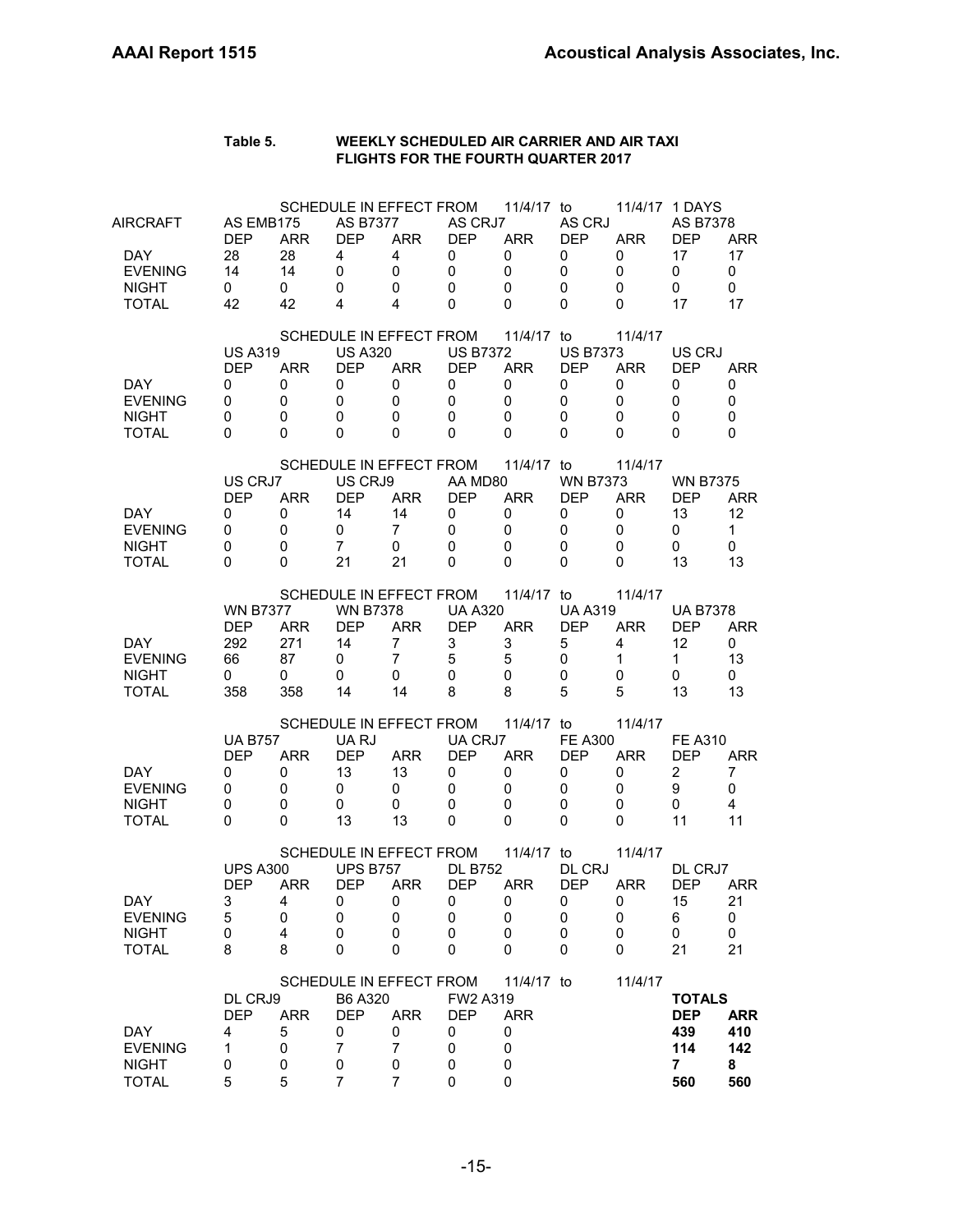#### **Table 5. WEEKLY SCHEDULED AIR CARRIER AND AIR TAXI FLIGHTS FOR THE FOURTH QUARTER 2017**

| AIRCRAFT                               | AS EMB175                     |                             | <b>AS B7377</b>                     | SCHEDULE IN EFFECT FROM   | AS CRJ7                                    | 11/5/17 to                          | AS CRJ                              |                           | 11/18/17 14 DAYS<br>AS B7378  |                                      |
|----------------------------------------|-------------------------------|-----------------------------|-------------------------------------|---------------------------|--------------------------------------------|-------------------------------------|-------------------------------------|---------------------------|-------------------------------|--------------------------------------|
| DAY.<br><b>EVENING</b><br><b>NIGHT</b> | <b>DEP</b><br>28<br>14<br>0   | <b>ARR</b><br>28<br>14<br>0 | <b>DEP</b><br>4<br>$\mathbf 0$<br>0 | <b>ARR</b><br>4<br>0<br>0 | <b>DEP</b><br>0<br>$\mathbf 0$<br>$\Omega$ | <b>ARR</b><br>0<br>$\mathbf 0$<br>0 | <b>DEP</b><br>0<br>$\mathbf 0$<br>0 | <b>ARR</b><br>0<br>0<br>0 | <b>DEP</b><br>17<br>0<br>0    | <b>ARR</b><br>17<br>$\mathbf 0$<br>0 |
| <b>TOTAL</b>                           | 42                            | 42                          | 4                                   | 4                         | $\Omega$                                   | $\Omega$                            | 0                                   | 0                         | 17                            | 17                                   |
|                                        |                               |                             |                                     | SCHEDULE IN EFFECT FROM   |                                            | 11/5/17 to                          |                                     | 11/18/17                  |                               |                                      |
|                                        | <b>US A319</b><br><b>DEP</b>  | <b>ARR</b>                  | <b>US A320</b><br><b>DEP</b>        | <b>ARR</b>                | <b>US B7372</b><br><b>DEP</b>              | <b>ARR</b>                          | <b>US B7373</b><br><b>DEP</b>       | <b>ARR</b>                | US CRJ<br>DEP                 | <b>ARR</b>                           |
| DAY.<br><b>EVENING</b>                 | 0<br>0                        | 0<br>0                      | 0<br>0                              | 0<br>0                    | 0<br>$\mathbf 0$                           | 0<br>$\mathbf 0$                    | 0<br>0                              | 0<br>0                    | 0<br>0                        | 0<br>$\mathbf 0$                     |
| <b>NIGHT</b>                           | $\mathbf 0$                   | 0                           | $\mathbf 0$                         | 0                         | $\mathbf{0}$                               | 0                                   | 0                                   | 0                         | 0                             | $\mathbf 0$                          |
| <b>TOTAL</b>                           | $\Omega$                      | 0                           | 0                                   | 0                         | $\Omega$                                   | $\Omega$                            | 0                                   | 0                         | 0                             | 0                                    |
|                                        |                               |                             |                                     | SCHEDULE IN EFFECT FROM   |                                            | 11/5/17 to                          |                                     | 11/18/17                  |                               |                                      |
|                                        | US CRJ7<br><b>DEP</b>         | <b>ARR</b>                  | US CRJ9<br><b>DEP</b>               | <b>ARR</b>                | AA MD80<br><b>DEP</b>                      | <b>ARR</b>                          | <b>WN B7373</b><br><b>DEP</b>       | <b>ARR</b>                | <b>WN B7375</b><br><b>DEP</b> | <b>ARR</b>                           |
| DAY.                                   | 0                             | 0                           | 12                                  | 14                        | 0                                          | 0                                   | 0                                   | 0                         | 13                            | 12                                   |
| <b>EVENING</b>                         | 0                             | 0                           | 0                                   | 5                         | $\mathbf 0$                                | 0                                   | 0                                   | 0                         | 0                             | $\mathbf 1$                          |
| <b>NIGHT</b><br><b>TOTAL</b>           | $\mathbf 0$<br>0              | 0<br>0                      | $\overline{7}$<br>19                | 0<br>19                   | $\mathbf 0$<br>$\Omega$                    | 0<br>$\Omega$                       | 0<br>0                              | 0<br>0                    | 0<br>13                       | $\mathbf 0$<br>13                    |
|                                        |                               |                             |                                     | SCHEDULE IN EFFECT FROM   |                                            | 11/5/17 to                          |                                     | 11/18/17                  |                               |                                      |
|                                        | <b>WN B7377</b>               |                             | <b>WN B7378</b>                     |                           | <b>UA A320</b>                             |                                     | <b>UA A319</b>                      |                           | <b>UA B7378</b>               |                                      |
|                                        | <b>DEP</b>                    | <b>ARR</b>                  | <b>DEP</b>                          | <b>ARR</b>                | <b>DEP</b>                                 | <b>ARR</b>                          | <b>DEP</b>                          | <b>ARR</b>                | DEP                           | ARR                                  |
| DAY.<br><b>EVENING</b>                 | 301<br>64                     | 280<br>85                   | 0<br>0                              | 0<br>0                    | 7<br>$\mathbf 0$                           | 0<br>7                              | 13<br>0                             | 7                         | 0<br>0                        | 0<br>0                               |
| <b>NIGHT</b>                           | $\Omega$                      | 0                           | 0                                   | 0                         | $\mathbf 0$                                | 0                                   | 0                                   | 6<br>0                    | 0                             | $\mathbf 0$                          |
| TOTAL                                  | 365                           | 365                         | 0                                   | 0                         | $\overline{7}$                             | 7                                   | 13                                  | 13                        | 0                             | $\Omega$                             |
|                                        |                               |                             |                                     | SCHEDULE IN EFFECT FROM   |                                            | 11/5/17 to                          |                                     | 11/18/17                  |                               |                                      |
|                                        | <b>UA B757</b>                |                             | UA RJ                               |                           | UA CRJ7                                    |                                     | <b>FE A300</b>                      |                           | <b>FE A310</b>                |                                      |
| DAY.                                   | <b>DEP</b><br>0               | <b>ARR</b><br>0             | <b>DEP</b><br>14                    | <b>ARR</b><br>14          | <b>DEP</b><br>0                            | <b>ARR</b><br>0                     | <b>DEP</b><br>0                     | <b>ARR</b><br>0           | <b>DEP</b><br>$\overline{2}$  | <b>ARR</b><br>7                      |
| <b>EVENING</b>                         | 0                             | 0                           | 0                                   | 0                         | 6                                          | 6                                   | 0                                   | 0                         | 9                             | $\Omega$                             |
| <b>NIGHT</b>                           | $\mathbf 0$                   | $\mathbf 0$                 | 0                                   | 0                         | $\mathbf 0$                                | $\mathbf 0$                         | 0                                   | 0                         | 0                             | 4                                    |
| <b>TOTAL</b>                           | $\Omega$                      | $\Omega$                    | 14                                  | 14                        | 6                                          | 6                                   | $\Omega$                            | 0                         | 11                            | 11                                   |
|                                        |                               |                             |                                     | SCHEDULE IN EFFECT FROM   |                                            | 11/5/17 to                          |                                     | 11/18/17                  |                               |                                      |
|                                        | <b>UPS A300</b><br><b>DEP</b> | <b>ARR</b>                  | <b>UPS B757</b><br><b>DEP</b>       | <b>ARR</b>                | <b>DL B752</b><br><b>DEP</b>               | <b>ARR</b>                          | DL CRJ<br><b>DEP</b>                | <b>ARR</b>                | DL CRJ7<br><b>DEP</b>         | ARR                                  |
| DAY                                    | 3                             | $\overline{4}$              | 0                                   | $\overline{\mathbf{0}}$   | $\mathbf 0$                                | 0                                   | $\mathbf 0$                         | $\mathbf{0}$              | 15                            | 21                                   |
| <b>EVENING</b>                         | 5                             | 0                           | 0                                   | 0                         | 0                                          | 0                                   | 0                                   | 0                         | 6                             | 0                                    |
| <b>NIGHT</b><br><b>TOTAL</b>           | 0<br>8                        | 4<br>8                      | 0<br>0                              | 0<br>0                    | 0<br>0                                     | 0<br>0                              | 0<br>0                              | 0<br>0                    | 0<br>21                       | 0<br>21                              |
|                                        |                               |                             |                                     |                           |                                            |                                     |                                     |                           |                               |                                      |
|                                        | DL CRJ9                       |                             | B6 A320                             | SCHEDULE IN EFFECT FROM   | FW2 A319                                   | 11/5/17 to                          |                                     | 11/18/17                  | <b>TOTALS</b>                 |                                      |
|                                        | <b>DEP</b>                    | <b>ARR</b>                  | <b>DEP</b>                          | <b>ARR</b>                | <b>DEP</b>                                 | <b>ARR</b>                          |                                     |                           | <b>DEP</b>                    | <b>ARR</b>                           |
| DAY                                    | 4                             | 5                           | 0                                   | 0                         | 0                                          | 0                                   |                                     |                           | 433                           | 413                                  |
| <b>EVENING</b><br><b>NIGHT</b>         | 1<br>0                        | 0<br>0                      | $\overline{7}$<br>0                 | $\overline{7}$<br>0       | 0<br>0                                     | 0<br>0                              |                                     |                           | 112<br>$\overline{7}$         | 131<br>8                             |
| <b>TOTAL</b>                           | 5                             | 5                           | 7                                   | 7                         | 0                                          | $\mathbf 0$                         |                                     |                           | 552                           | 552                                  |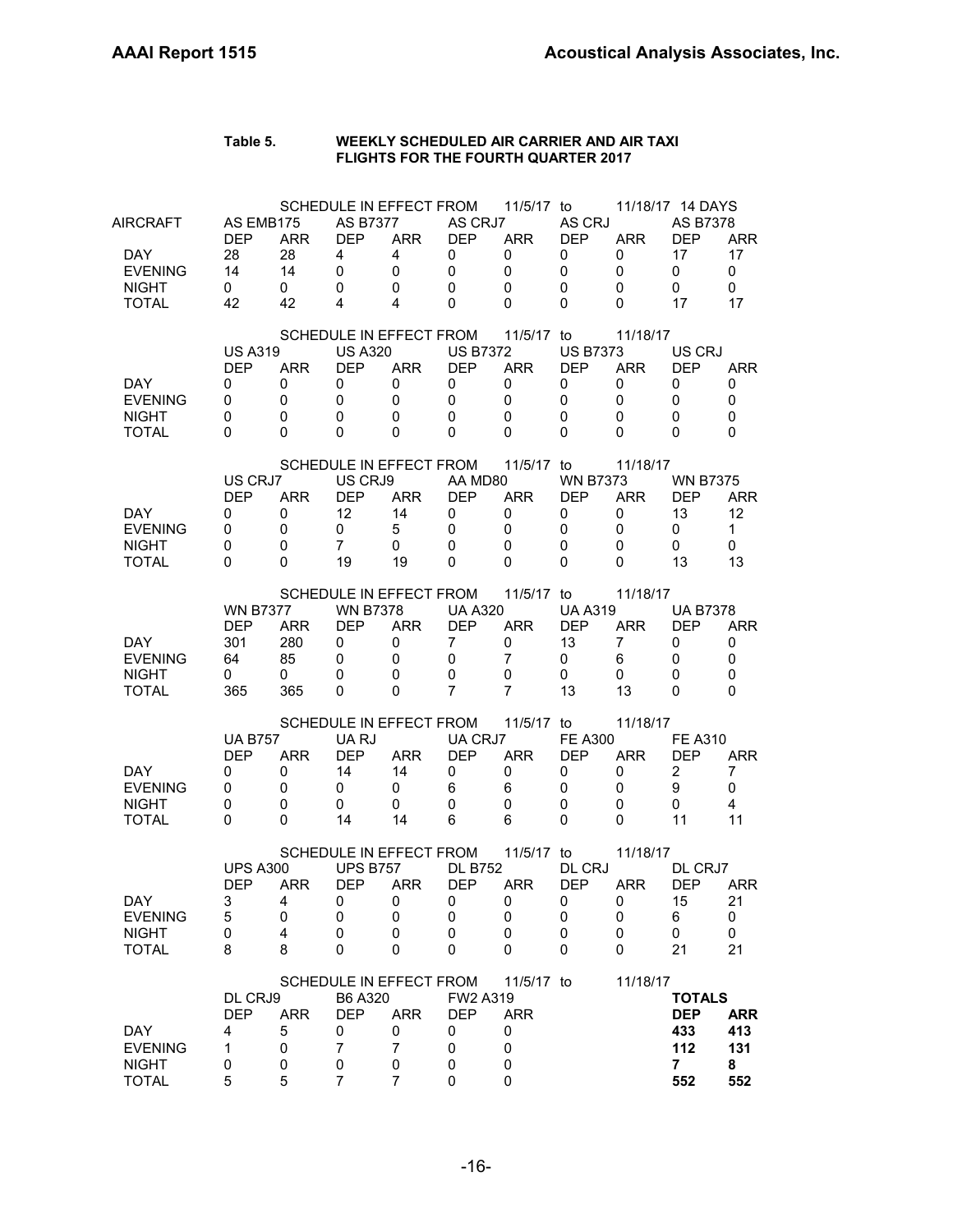#### **Table 5. WEEKLY SCHEDULED AIR CARRIER AND AIR TAXI FLIGHTS FOR THE FOURTH QUARTER 2017**

| AIRCRAFT                     | AS EMB175        |                              | AS B7377        | SCHEDULE IN EFFECT FROM               | AS CRJ7                   | 11/19/17 to      | AS CRJ                     |                            | 12/2/17 14 DAYS<br>AS B7378 |                   |
|------------------------------|------------------|------------------------------|-----------------|---------------------------------------|---------------------------|------------------|----------------------------|----------------------------|-----------------------------|-------------------|
| DAY.                         | <b>DEP</b><br>14 | <b>ARR</b><br>14             | <b>DEP</b><br>4 | <b>ARR</b><br>$\overline{2}$          | <b>DEP</b><br>0           | <b>ARR</b><br>0  | <b>DEP</b><br>0            | <b>ARR</b><br>0            | <b>DEP</b><br>31            | <b>ARR</b><br>26  |
| <b>EVENING</b>               | 13               | 13                           | 0               | $\overline{2}$                        | $\mathbf 0$               | $\mathbf 0$      | $\mathbf 0$                | 0                          | 0                           | 5                 |
| <b>NIGHT</b>                 | 0                | 0                            | 0               | 0                                     | $\mathbf{0}$              | 0                | $\mathbf 0$                | 0                          | 0                           | 0                 |
| <b>TOTAL</b>                 | 27               | 27                           | 4               | 4                                     | $\mathbf{0}$              | 0                | 0                          | 0                          | 31                          | 31                |
|                              |                  |                              |                 |                                       |                           |                  |                            |                            |                             |                   |
|                              | <b>US A319</b>   |                              | <b>US A320</b>  | SCHEDULE IN EFFECT FROM               | <b>US B7372</b>           | 11/19/17 to      | <b>US B7373</b>            | 12/2/17                    | US CRJ                      |                   |
|                              | <b>DEP</b>       | <b>ARR</b>                   | <b>DEP</b>      | <b>ARR</b>                            | <b>DEP</b>                | <b>ARR</b>       | <b>DEP</b>                 | <b>ARR</b>                 | <b>DEP</b>                  | <b>ARR</b>        |
| <b>DAY</b>                   | 0                | 0                            | 0               | $\mathbf 0$                           | $\mathbf 0$               | $\mathbf 0$      | 0                          | 0                          | 0                           | 0                 |
| <b>EVENING</b>               | 0                | 0                            | $\mathbf 0$     | 0                                     | $\mathbf 0$               | $\mathbf 0$      | $\mathbf 0$                | 0                          | 0                           | 0                 |
| <b>NIGHT</b>                 | 0                | 0                            | $\mathbf 0$     | 0                                     | $\mathbf{0}$              | 0                | 0                          | 0                          | 0                           | $\mathbf 0$       |
| <b>TOTAL</b>                 | 0                | 0                            | 0               | 0                                     | 0                         | $\mathbf{0}$     | $\Omega$                   | 0                          | $\Omega$                    | $\Omega$          |
|                              |                  |                              |                 | SCHEDULE IN EFFECT FROM               |                           | 11/19/17 to      |                            | 12/2/17                    |                             |                   |
|                              | US CRJ7          |                              | US CRJ9         |                                       | AA MD80                   |                  | <b>WN B7373</b>            |                            | <b>WN B7375</b>             |                   |
|                              | <b>DEP</b>       | <b>ARR</b>                   | <b>DEP</b>      | <b>ARR</b>                            | <b>DEP</b>                | ARR              | <b>DEP</b>                 | <b>ARR</b>                 | <b>DEP</b>                  | <b>ARR</b>        |
| DAY.                         | 0                | 0                            | 12              | 14                                    | 0                         | 0                | 0                          | 0                          | 13                          | 12                |
| <b>EVENING</b>               | 0                | 0                            | 0               | 5                                     | $\mathbf 0$               | 0                | 0                          | 0                          | 0                           | $\mathbf{1}$      |
| <b>NIGHT</b>                 | 0                | 0                            | $\overline{7}$  | 0                                     | $\mathbf 0$               | $\mathbf 0$      | 0                          | 0                          | 0                           | 0                 |
| <b>TOTAL</b>                 | 0                | 0                            | 19              | 19                                    | 0                         | 0                | 0                          | 0                          | 13                          | 13                |
|                              |                  |                              |                 | SCHEDULE IN EFFECT FROM               |                           | 11/19/17 to      |                            | 12/2/17                    |                             |                   |
|                              | <b>WN B7377</b>  |                              | <b>WN B7378</b> |                                       | <b>UA A320</b>            |                  | <b>UA A319</b>             |                            | <b>UA B7378</b>             |                   |
|                              | <b>DEP</b>       | <b>ARR</b>                   | <b>DEP</b>      | <b>ARR</b>                            | <b>DEP</b>                | <b>ARR</b>       | <b>DEP</b>                 | <b>ARR</b>                 | <b>DEP</b>                  | <b>ARR</b>        |
| DAY.                         | 301              | 280                          | 0               | 0                                     | $\overline{7}$            | 0                | 13                         | 7                          | 0                           | 0                 |
| <b>EVENING</b>               | 64               | 85                           | 0               | 0                                     | 0                         | 7                | 0                          | 6                          | 0                           | 0                 |
| <b>NIGHT</b>                 | 0                | 0                            | 0               | 0                                     | 0                         | $\mathbf 0$      | 0                          | 0                          | 0                           | 0                 |
| TOTAL                        | 365              | 365                          | 0               | 0                                     | $\overline{7}$            | $\overline{7}$   | 13                         | 13                         | 0                           | $\Omega$          |
|                              |                  |                              |                 | SCHEDULE IN EFFECT FROM               |                           | 11/19/17 to      |                            | 12/2/17                    |                             |                   |
|                              | <b>UA B757</b>   |                              | UA RJ           |                                       | UA CRJ7                   |                  | <b>FE A300</b>             |                            | <b>FE A310</b>              |                   |
|                              | <b>DEP</b>       | <b>ARR</b>                   | <b>DEP</b>      | <b>ARR</b>                            | <b>DEP</b>                | <b>ARR</b>       | DEP                        | <b>ARR</b>                 | <b>DEP</b>                  | <b>ARR</b>        |
| DAY.                         | 0                | 0                            | 14              | 14                                    | 0                         | 0                | 0                          | 0                          | $\overline{2}$              | 7                 |
| <b>EVENING</b>               | 0<br>0           | 0                            | 0<br>0          | 0<br>0                                | 6<br>$\mathbf 0$          | 6<br>$\mathbf 0$ | 0<br>$\mathbf 0$           | 0<br>0                     | 9                           | 0<br>4            |
| <b>NIGHT</b><br><b>TOTAL</b> | $\Omega$         | 0<br>$\Omega$                | 14              | 14                                    | 6                         | 6                | 0                          | $\Omega$                   | 0<br>11                     | 11                |
|                              |                  |                              |                 |                                       |                           |                  |                            |                            |                             |                   |
|                              |                  |                              |                 | SCHEDULE IN EFFECT FROM               |                           | 11/19/17 to      |                            | 12/2/17                    |                             |                   |
|                              | <b>UPS A300</b>  |                              | <b>UPS B757</b> |                                       | <b>DL B752</b>            |                  | DL CRJ                     |                            | DL CRJ7                     |                   |
| DAY                          | DEP<br>3         | <b>ARR</b><br>$\overline{4}$ | <b>DEP</b><br>0 | <b>ARR</b><br>$\overline{\mathbf{0}}$ | <b>DEP</b><br>$\mathbf 0$ | <b>ARR</b><br>0  | <b>DEP</b><br>$\mathbf{0}$ | <b>ARR</b><br>$\mathbf{0}$ | <b>DEP</b><br>15            | ARR<br>21         |
| <b>EVENING</b>               | 5                | 0                            | 0               | 0                                     | 0                         | 0                | 0                          | 0                          | 6                           | 0                 |
| <b>NIGHT</b>                 | 0                | 4                            | 0               | 0                                     | 0                         | 0                | 0                          | 0                          | 0                           | 0                 |
| <b>TOTAL</b>                 | 8                | 8                            | 0               | 0                                     | 0                         | 0                | 0                          | 0                          | 21                          | 21                |
|                              |                  |                              |                 |                                       |                           |                  |                            |                            |                             |                   |
|                              |                  |                              |                 | SCHEDULE IN EFFECT FROM               |                           | 11/19/17 to      |                            | 12/2/17                    |                             |                   |
|                              | DL CRJ9          |                              | B6 A320         |                                       | FW2 A319                  |                  |                            |                            | <b>TOTALS</b>               |                   |
| DAY                          | <b>DEP</b><br>4  | <b>ARR</b><br>5              | <b>DEP</b><br>0 | <b>ARR</b><br>0                       | <b>DEP</b><br>0           | <b>ARR</b><br>0  |                            |                            | <b>DEP</b><br>433           | <b>ARR</b><br>406 |
| <b>EVENING</b>               | 1                | 0                            | 7               | $\overline{7}$                        | 0                         | 0                |                            |                            | 111                         | 137               |
| <b>NIGHT</b>                 | 0                | 0                            | 0               | 0                                     | 0                         | 0                |                            |                            | $\overline{7}$              | 8                 |
| <b>TOTAL</b>                 | 5                | 5                            | 7               | $\overline{7}$                        | 0                         | 0                |                            |                            | 551                         | 551               |
|                              |                  |                              |                 |                                       |                           |                  |                            |                            |                             |                   |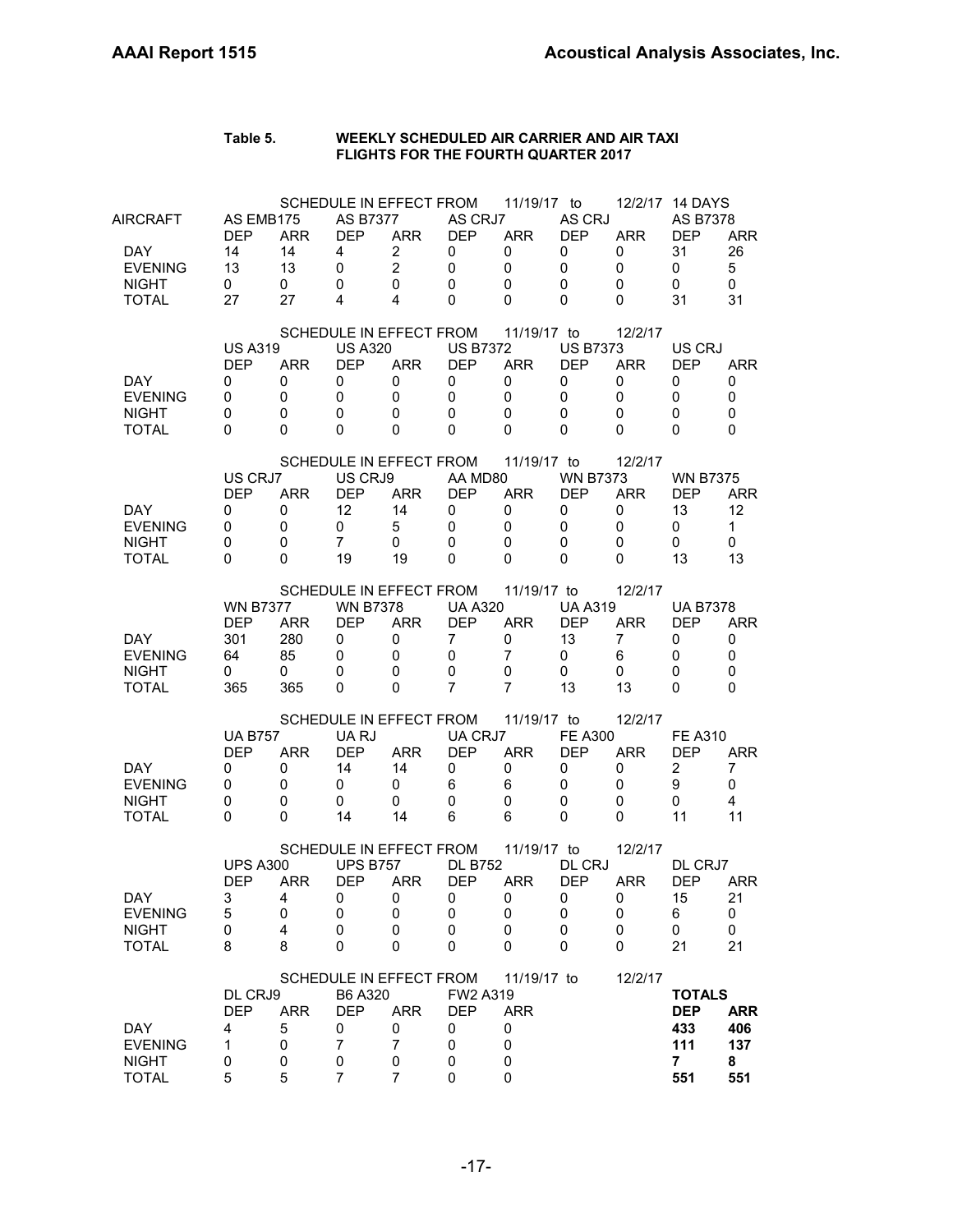| Table 5. | WEEKLY SCHEDULED AIR CARRIER AND AIR TAXI  |
|----------|--------------------------------------------|
|          | <b>FLIGHTS FOR THE FOURTH QUARTER 2017</b> |

| AIRCRAFT                       | AS EMB175<br><b>DEP</b> | <b>ARR</b>      | <b>AS B7377</b><br><b>DEP</b> | SCHEDULE IN EFFECT FROM<br><b>ARR</b> | AS CRJ7<br><b>DEP</b>         | 12/3/17 to<br><b>ARR</b> | AS CRJ<br><b>DEP</b> | <b>ARR</b>      | 12/31/17 29 DAYS<br>AS B7378<br><b>DEP</b> | <b>ARR</b>              |
|--------------------------------|-------------------------|-----------------|-------------------------------|---------------------------------------|-------------------------------|--------------------------|----------------------|-----------------|--------------------------------------------|-------------------------|
| DAY.<br><b>EVENING</b>         | 14<br>6                 | 14<br>6         | 4<br>$\mathbf 0$              | 0<br>4                                | 0<br>$\mathbf 0$              | 0<br>$\mathbf 0$         | 0<br>$\mathbf 0$     | 0<br>0          | 31<br>0                                    | 31<br>$\mathbf 0$       |
| <b>NIGHT</b><br><b>TOTAL</b>   | 0<br>20                 | 0<br>20         | 0<br>4                        | 0<br>4                                | 0<br>$\Omega$                 | $\Omega$<br>$\Omega$     | 0<br>$\Omega$        | 0<br>0          | 0<br>31                                    | $\mathbf 0$<br>31       |
|                                | <b>US A319</b>          |                 | <b>US A320</b>                | SCHEDULE IN EFFECT FROM               | <b>US B7372</b>               | 12/3/17 to               | <b>US B7373</b>      | 12/31/17        | US CRJ                                     |                         |
| DAY.                           | <b>DEP</b><br>0         | <b>ARR</b><br>0 | <b>DEP</b><br>0               | <b>ARR</b><br>0                       | <b>DEP</b><br>0               | <b>ARR</b><br>0          | <b>DEP</b><br>0      | <b>ARR</b><br>0 | <b>DFP</b><br>0                            | ARR<br>0                |
| <b>EVENING</b>                 | 0                       | 0               | 0                             | 0                                     | $\mathbf 0$                   | $\mathbf 0$              | 0                    | 0               | 0                                          | 0                       |
| <b>NIGHT</b><br><b>TOTAL</b>   | 0<br>0                  | 0<br>0          | 0<br>0                        | 0<br>0                                | $\Omega$<br>$\Omega$          | 0<br>$\Omega$            | 0<br>0               | 0<br>0          | 0<br>0                                     | 0<br>0                  |
|                                |                         |                 |                               | SCHEDULE IN EFFECT FROM               |                               | 12/3/17 to               |                      | 12/31/17        |                                            |                         |
|                                | US CRJ7                 |                 | US CRJ9                       |                                       | AA MD80                       |                          | <b>WN B7373</b>      |                 | <b>WN B7375</b>                            |                         |
| DAY.                           | <b>DEP</b><br>0         | <b>ARR</b><br>0 | <b>DEP</b><br>12              | <b>ARR</b><br>14                      | <b>DEP</b><br>$\mathbf 0$     | <b>ARR</b><br>0          | <b>DEP</b><br>0      | <b>ARR</b><br>0 | DEP<br>13                                  | <b>ARR</b><br>12        |
| <b>EVENING</b>                 | 0                       | 0               | 0                             | 5                                     | 0                             | 0                        | 0                    | 0               | 0                                          | $\mathbf{1}$            |
| <b>NIGHT</b>                   | 0                       | 0               | $\overline{7}$                | 0                                     | $\mathbf{0}$                  | 0                        | 0                    | 0               | 0                                          | 0                       |
| <b>TOTAL</b>                   | 0                       | 0               | 19                            | 19                                    | $\Omega$                      | $\Omega$                 | 0                    | 0               | 13                                         | 13                      |
|                                | <b>WN B7377</b>         |                 | <b>WN B7378</b>               | SCHEDULE IN EFFECT FROM               | <b>UA A320</b>                | 12/3/17 to               | <b>UA A319</b>       | 12/31/17        | <b>UA B7378</b>                            |                         |
|                                | <b>DEP</b>              | <b>ARR</b>      | <b>DEP</b>                    | <b>ARR</b>                            | <b>DEP</b>                    | <b>ARR</b>               | <b>DEP</b>           | <b>ARR</b>      | <b>DEP</b>                                 | <b>ARR</b>              |
| DAY.                           | 301                     | 280             | 0                             | 0                                     | 7                             | 0                        | 13                   | 7               | 0                                          | 0                       |
| <b>EVENING</b>                 | 64                      | 85              | 0                             | 0                                     | 0                             | 7                        | 0                    | 6               | 0                                          | 0                       |
| <b>NIGHT</b><br><b>TOTAL</b>   | 0<br>365                | 0<br>365        | 0<br>0                        | 0<br>0                                | $\mathbf 0$<br>$\overline{7}$ | 0<br>$\overline{7}$      | 0<br>13              | 0<br>13         | 0<br>0                                     | $\mathbf 0$<br>$\Omega$ |
|                                |                         |                 |                               |                                       |                               |                          |                      |                 |                                            |                         |
|                                | <b>UA B757</b>          |                 | UA RJ                         | SCHEDULE IN EFFECT FROM               | UA CRJ7                       | 12/3/17 to               | <b>FE A300</b>       | 12/31/17        | <b>FE A310</b>                             |                         |
|                                | <b>DEP</b>              | <b>ARR</b>      | <b>DEP</b>                    | <b>ARR</b>                            | <b>DEP</b>                    | <b>ARR</b>               | <b>DEP</b>           | <b>ARR</b>      | <b>DEP</b>                                 | <b>ARR</b>              |
| DAY.                           | 0                       | 0               | 14                            | 14                                    | 0                             | 0                        | 0                    | 0               | $\overline{2}$                             | 7                       |
| <b>EVENING</b><br><b>NIGHT</b> | 0<br>0                  | 0<br>0          | 0<br>0                        | 0<br>0                                | 6<br>0                        | 6<br>0                   | 0<br>0               | 0<br>0          | 9<br>0                                     | 0<br>4                  |
| <b>TOTAL</b>                   | 0                       | 0               | 14                            | 14                                    | 6                             | 6                        | 0                    | 0               | 11                                         | 11                      |
|                                |                         |                 |                               | SCHEDULE IN EFFECT FROM               |                               | 12/3/17 to               |                      | 12/31/17        |                                            |                         |
|                                | <b>UPS A300</b>         |                 | <b>UPS B757</b>               |                                       | <b>DL B752</b>                |                          | DL CRJ               |                 | DL CRJ7                                    |                         |
| DAY                            | <b>DEP</b>              | <b>ARR</b>      | <b>DEP</b>                    | <b>ARR</b>                            | <b>DEP</b>                    | <b>ARR</b>               | <b>DEP</b>           | <b>ARR</b>      | DEP                                        | <b>ARR</b>              |
| <b>EVENING</b>                 | 3<br>5                  | 4<br>0          | U<br>0                        | U<br>0                                | U<br>0                        | U<br>0                   | U<br>0               | U<br>0          | 15<br>6                                    | 21<br>0                 |
| <b>NIGHT</b>                   | 0                       | $\overline{4}$  | 0                             | 0                                     | 0                             | 0                        | 0                    | 0               | 0                                          | 0                       |
| <b>TOTAL</b>                   | 8                       | 8               | 0                             | 0                                     | 0                             | 0                        | 0                    | 0               | 21                                         | 21                      |
|                                |                         |                 |                               | SCHEDULE IN EFFECT FROM               |                               | 12/3/17 to               |                      | 12/31/17        |                                            |                         |
|                                | DL CRJ9                 |                 | B6 A320                       |                                       | FW2 A319                      |                          |                      |                 | <b>TOTALS</b>                              |                         |
| DAY                            | <b>DEP</b><br>4         | <b>ARR</b><br>5 | <b>DEP</b><br>0               | <b>ARR</b><br>0                       | <b>DEP</b><br>0               | <b>ARR</b><br>0          |                      |                 | <b>DEP</b><br>433                          | <b>ARR</b><br>409       |
| <b>EVENING</b>                 | 1                       | 0               | 7                             | $\overline{7}$                        | 0                             | 0                        |                      |                 | 104                                        | 127                     |
| <b>NIGHT</b>                   | 0                       | 0               | 0                             | 0                                     | 0                             | 0                        |                      |                 | $\overline{7}$                             | 8                       |
| <b>TOTAL</b>                   | 5                       | 5               | 7                             | 7                                     | 0                             | 0                        |                      |                 | 544                                        | 544                     |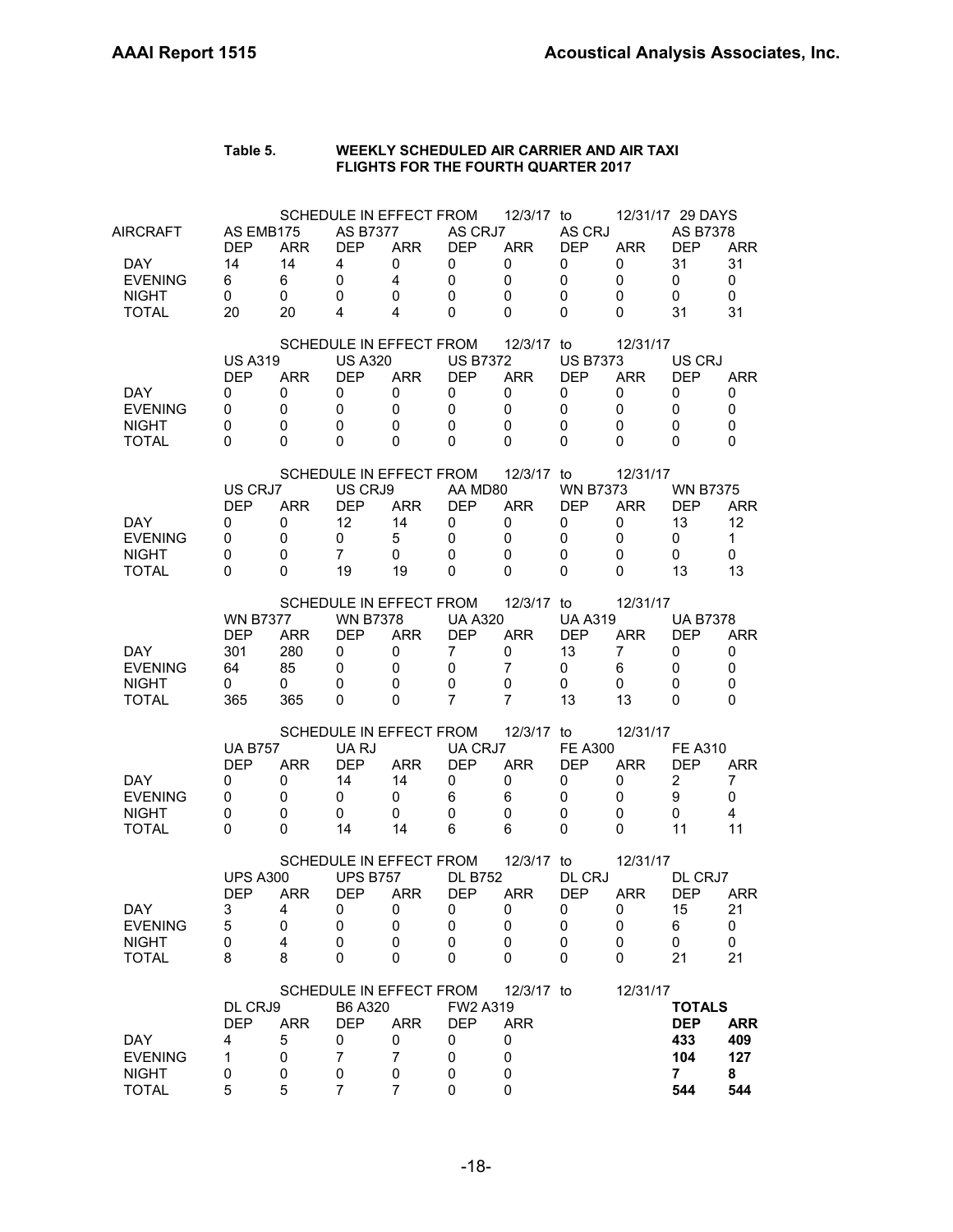## **TABLE 5. (CONTINUED)**

FOURTH QUARTER 2017

PERIOD TOTALS FOR AIR CARRIERS AND AIR TAXIS

## AIR CARRIERS

|              | DEP  | ARR  |
|--------------|------|------|
| DAY          | 5170 | 4833 |
| EVE.         | 1134 | 1458 |
| <b>NIGHT</b> | 92   | 105  |
| TOTAL        | 6396 | 6396 |

#### AIR TAXIS

|              | DEP  | ARR  |
|--------------|------|------|
| DAY          | 730  | 730  |
| <b>EVF</b>   | 313  | 313  |
| <b>NIGHT</b> |      |      |
| <b>TOTAL</b> | 1043 | 1043 |

| AIR CARRIERS AND AIR TAXIS |      |      |  |  |  |  |  |
|----------------------------|------|------|--|--|--|--|--|
|                            | DEP  | ARR  |  |  |  |  |  |
| DAY                        | 5900 | 5563 |  |  |  |  |  |
| EVE.                       | 1447 | 1771 |  |  |  |  |  |
| <b>NIGHT</b>               | 92   | 105  |  |  |  |  |  |
| <b>TOTAL</b>               | 7439 | 7439 |  |  |  |  |  |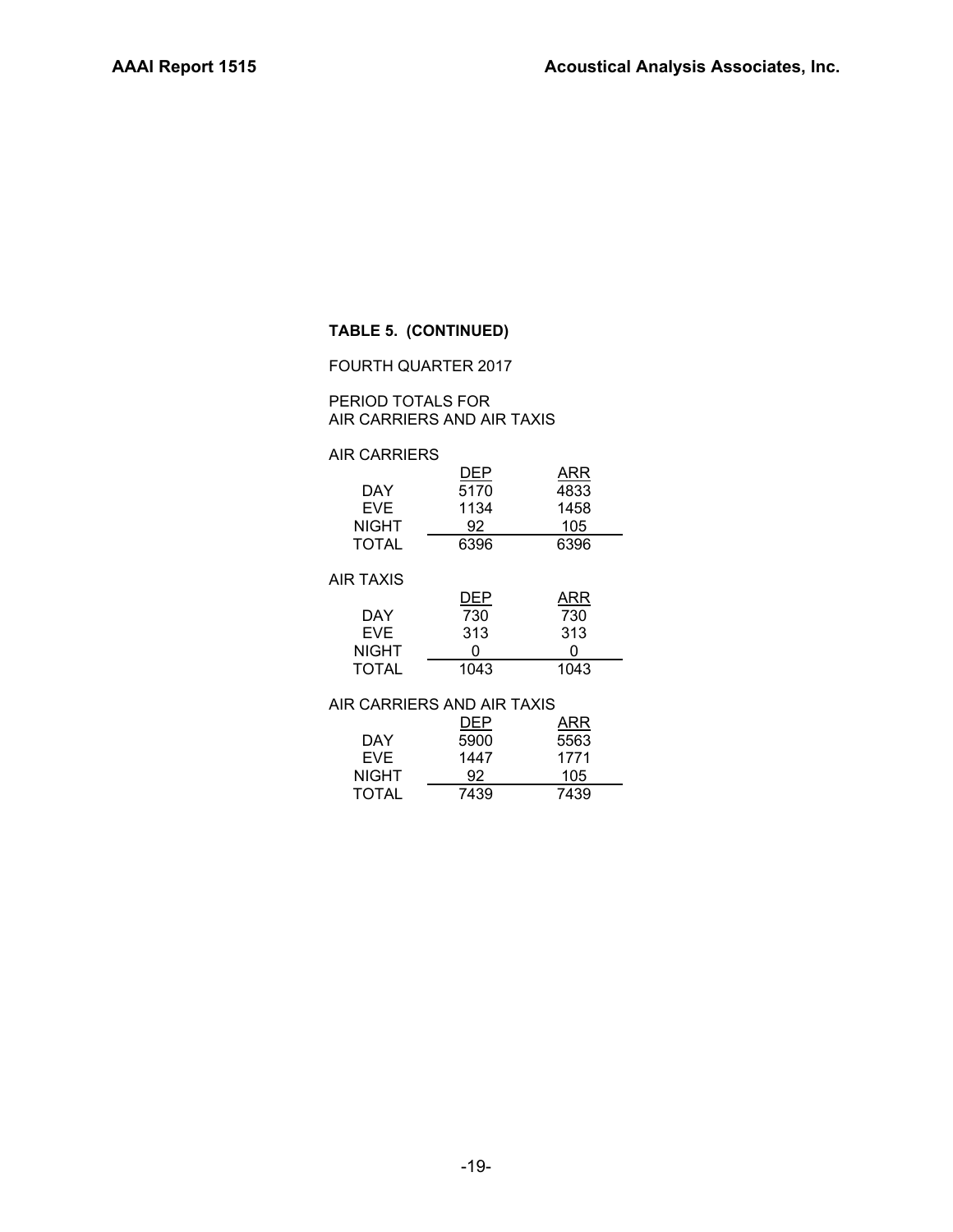## **VI. INCOMPATIBLE LAND USE**

The contours shown in Figures 1 and 2 were digitized and overlaid on a digital land use map of the area around the Airport. The total areas enclosed by the 65 and 70 dB CNEL contours were 578.7 and 235.6 acres, respectively. The areas of incompatible land uses enclosed by the contours were then computed. The incompatible land use areas were 7.90 acres within the 65 dB contour of which 0.37 acres were also within the 70 dB contour.

It should be noted that the above incompatible land areas do not include the soundproofed schools in the vicinity of the Airport (the Luther Burbank Middle School, St. Patrick and Glenwood Schools). The above incompatible land use areas also do not include those residences to which the Airport has acquired avigation easements. Within the 65 dB contour, the Airport has acquired avigation easements, through its ongoing residential sound insulation program, to 221 parcels of land. Those 221 parcels total 33.67 acres. One of the 221 parcels is also located within the 70 dB contour. Within the 65 dB contour, the Airport has also acquired avigation easements, under the Court of Appeal decision in Baker v. Burbank-Glendale-Pasadena Airport Authority, 220 Cal. App. 3d 1602 (1990), to 56 parcels of land. For 48 of the 56 parcels, the Authority has acquired avigation easements both through Baker and through its ongoing sound insulation program. Those 48 parcels are included in the total number of sound insulation program avigation easements set forth above. The 7 remaining Baker easement parcels total 0.89 acres.

It should be noted that the Airport Authority has made repeated attempts over the past several years to acoustically treat and obtain avigation easements at 54 single family residential parcels, totaling approximately 7.63 acres of the incompatible land use area within the 65 dB contour. Owners of these parcels have either refused to respond to notices regarding the sound insulation program, have withdrawn from the program, or own properties with major building code deficiencies that prevent them from participating.

The estimated numbers of incompatible residences are 59 within the 65 dB contour, of which 2 are also within the 70 dB contour. The estimated numbers of people residing within the 65 and 70 dB CNEL contours are 159 and 5, respectively.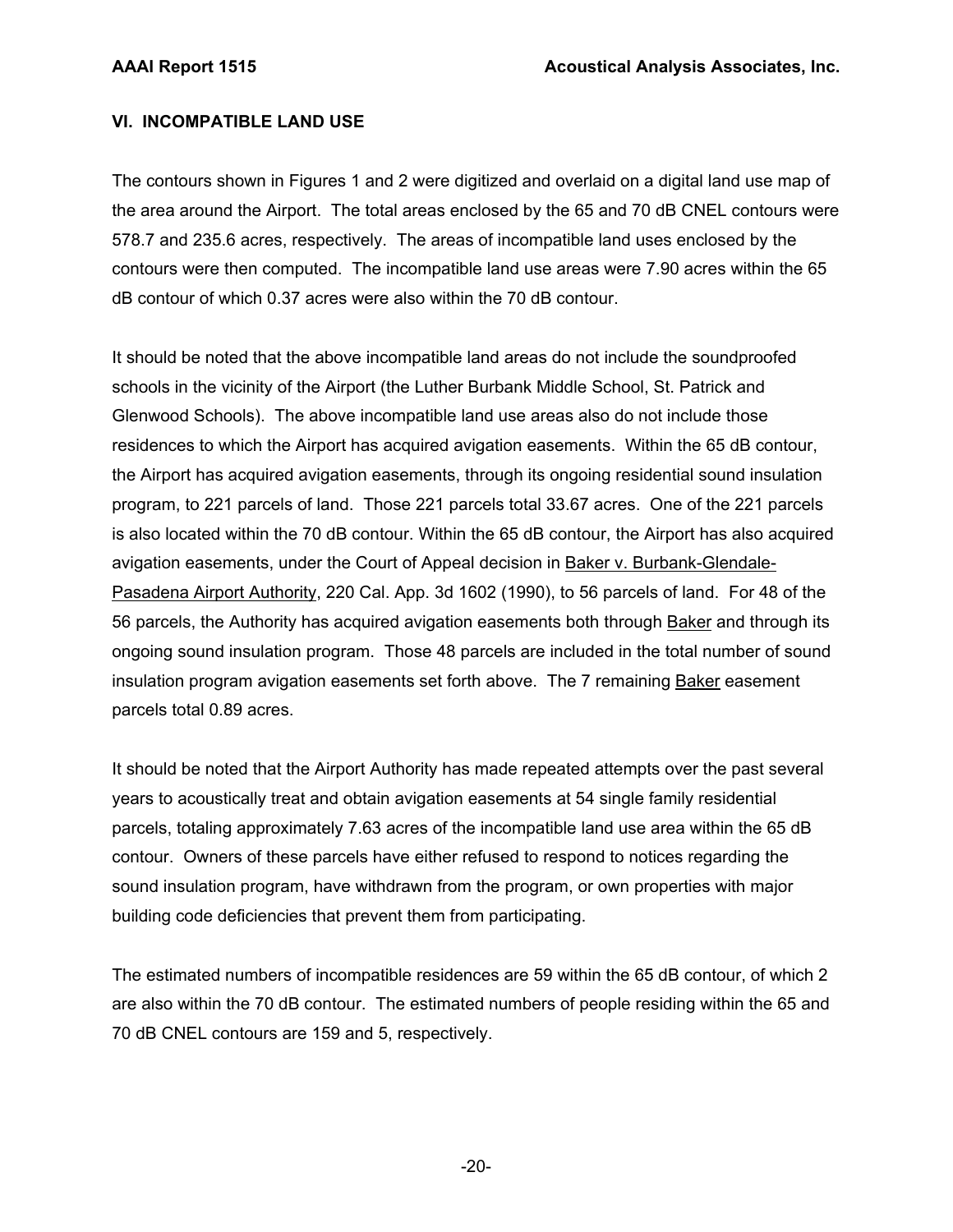## **REFERENCES**

- 1. California Department of Transportation, Division of Aeronautics, "Noise Standards", California Code of Regulations, Title 21, Chapter 2.5, Subchapter 6.
- 2. L-30488, Department of Transportation, State of California, 27 June 1984.
- 3. "Quarterly Noise Monitoring at Bob Hope Airport, First Quarter 2017", AAAI Report 1512.
- 4. "Quarterly Noise Monitoring at Burbank Airport, Second Quarter 2017", AAAI Report 1513.
- 5. "Quarterly Noise Monitoring at Burbank Airport, Third Quarter 2017", AAAI Report 1514.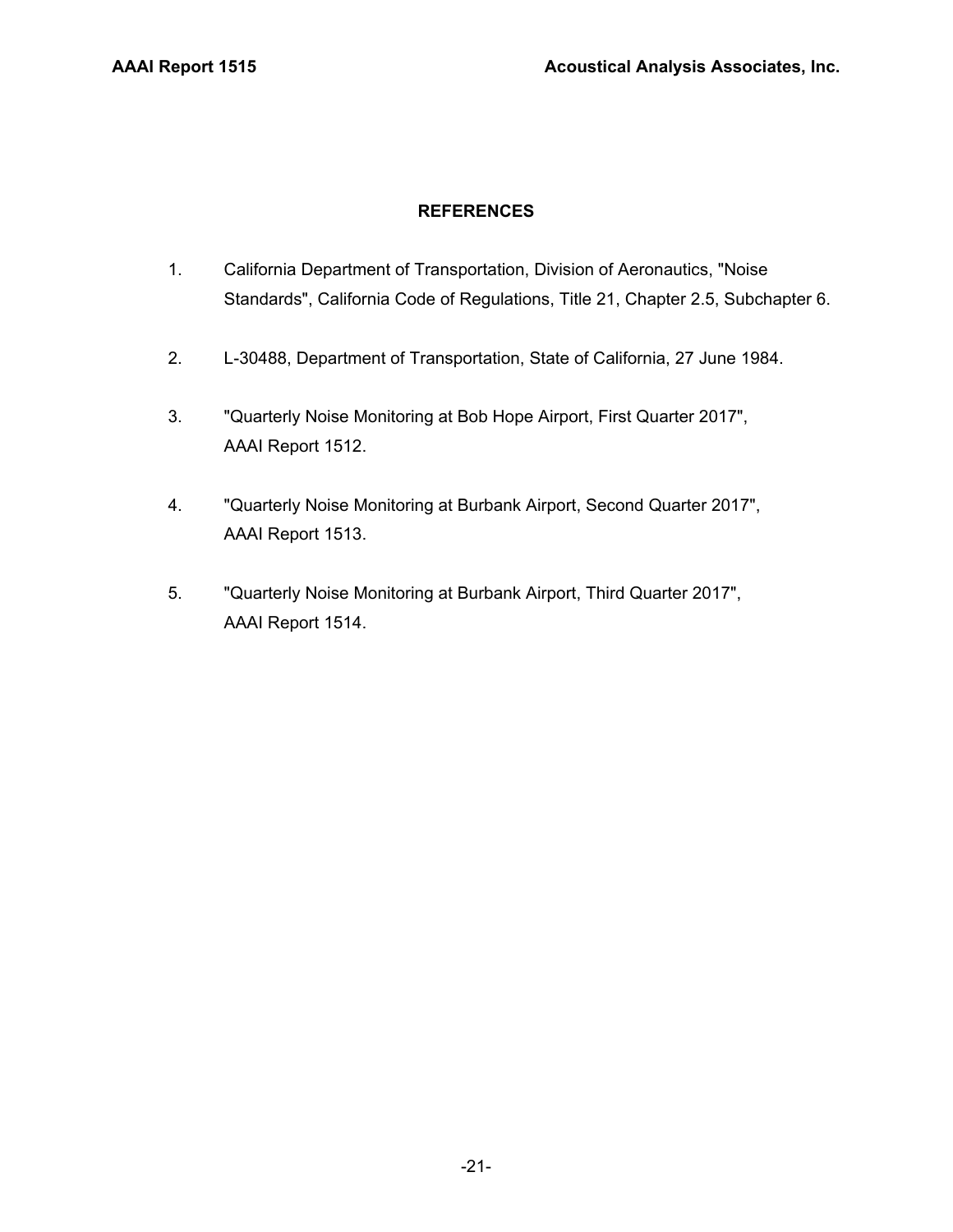**APPENDIX A NOISE MONITOR INSTRUMENTATION**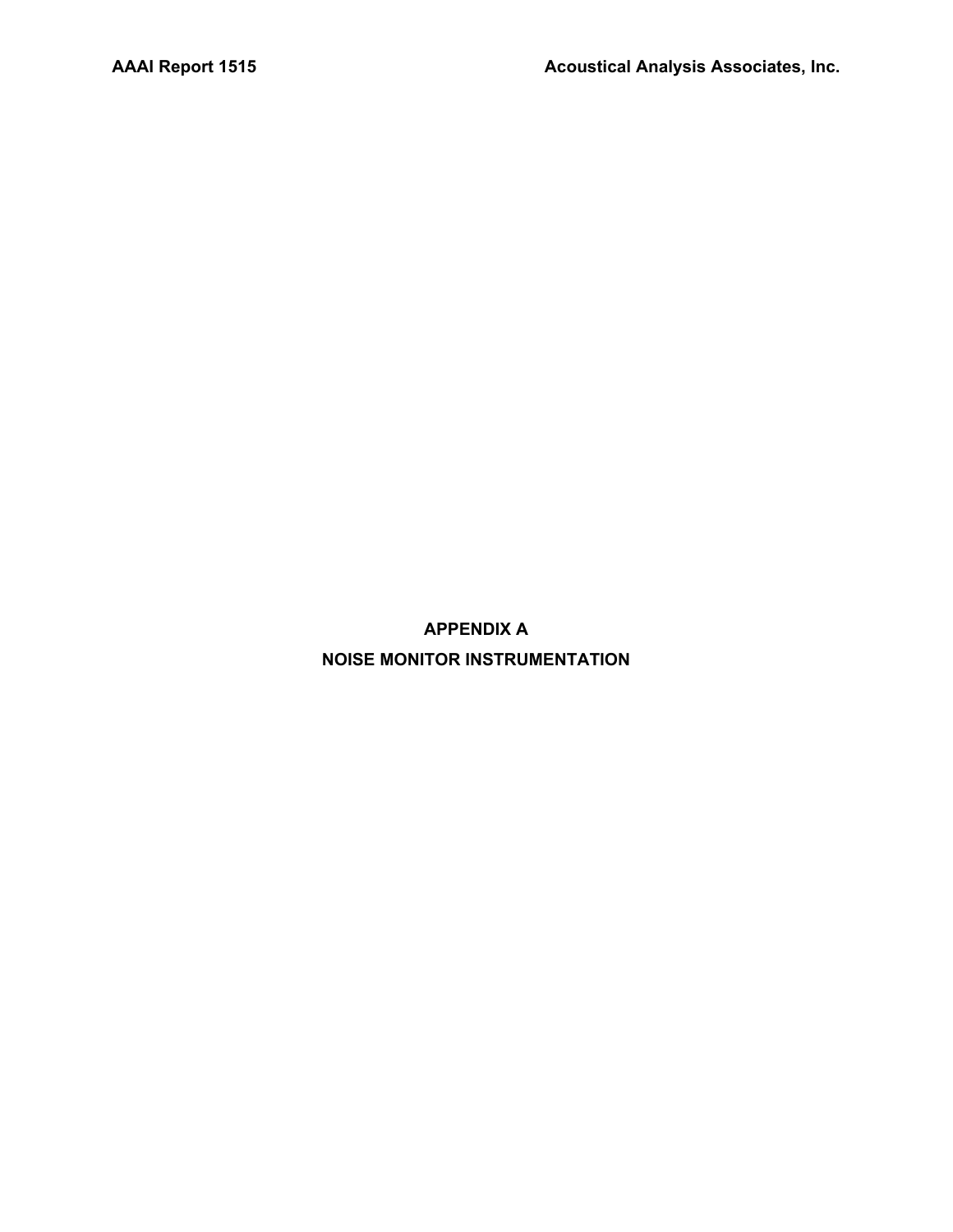## **APPENDIX A NOISE MONITOR INSTRUMENTATION**

The permanent noise monitor system, manufactured by Bruel & Kjaer, consists of 20 noise monitoring terminals (NMT) connected to a central site by DSL or wireless connections. The system block diagram showing the major elements is shown in Figure A-1. The electrical signal generated by the microphone/preamplifier assembly at each site is processed and saved locally in the B & K sound level meter. The signal is passed through an A-weighting filter and is then detected and converted to a digital level signal in decibels with a resolution of 0.1 dB.

The stored sound level data at each site is dumped once every 24-hour period via wireless or DSL connection to the central site. The data received by the central site are processed by the ANOMS computer software. According to preset parameters, the noise is separated into two categories--aircraft noise and community noise. Each event attributed to an aircraft is saved in a noise event file. Computations are made of hourly noise level, community noise equivalent level, runway use, and other parameters. A wide variety of data presentations is available by exercising a number of routines provided by B & K, as well as special-purpose routines that can be generated by the user.

The locations of the remote sites (shown in Figure 3) are listed by latitude and longitude in Table A-1.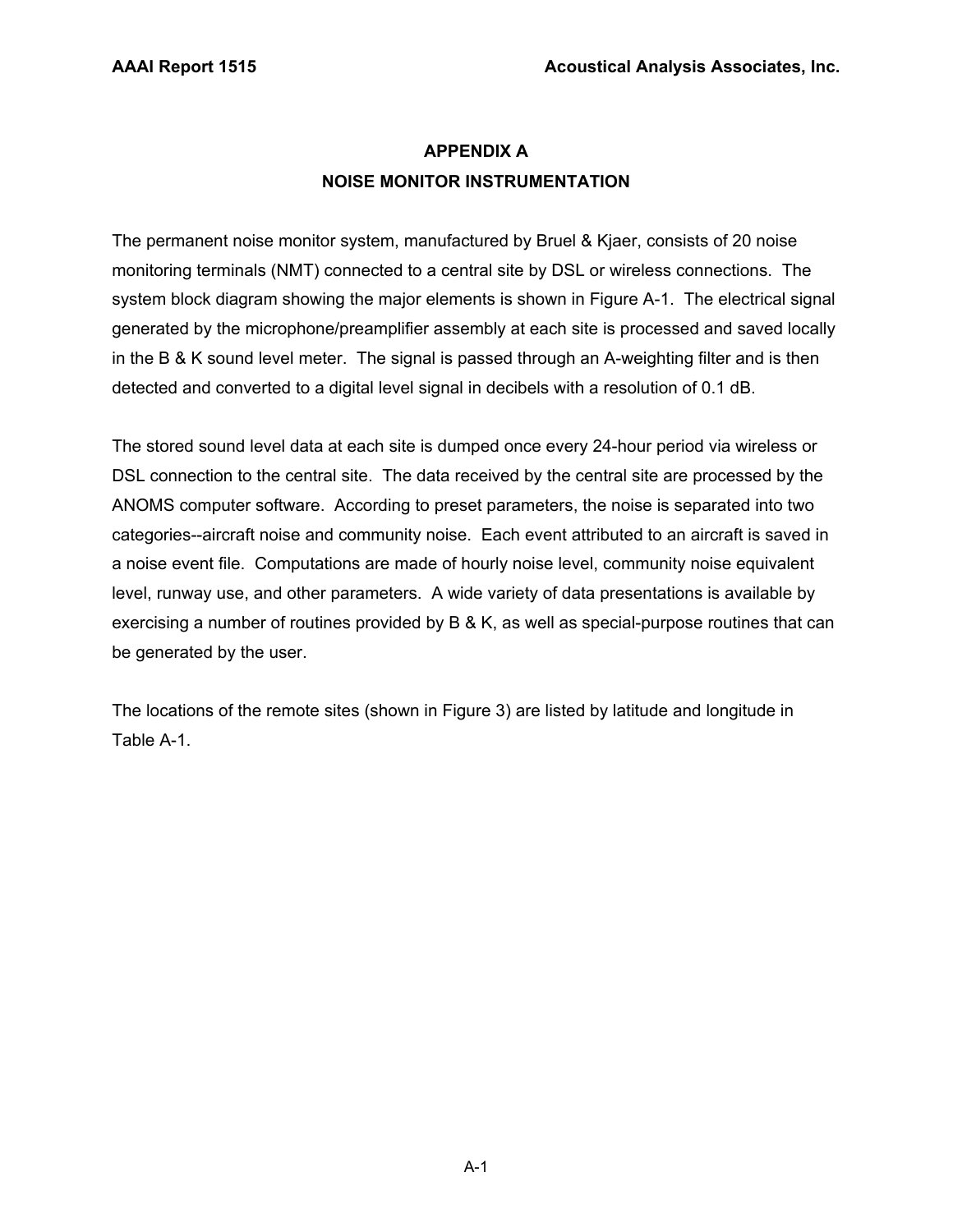

**Figure A-1. Permanent Noise Monitor System Schematic**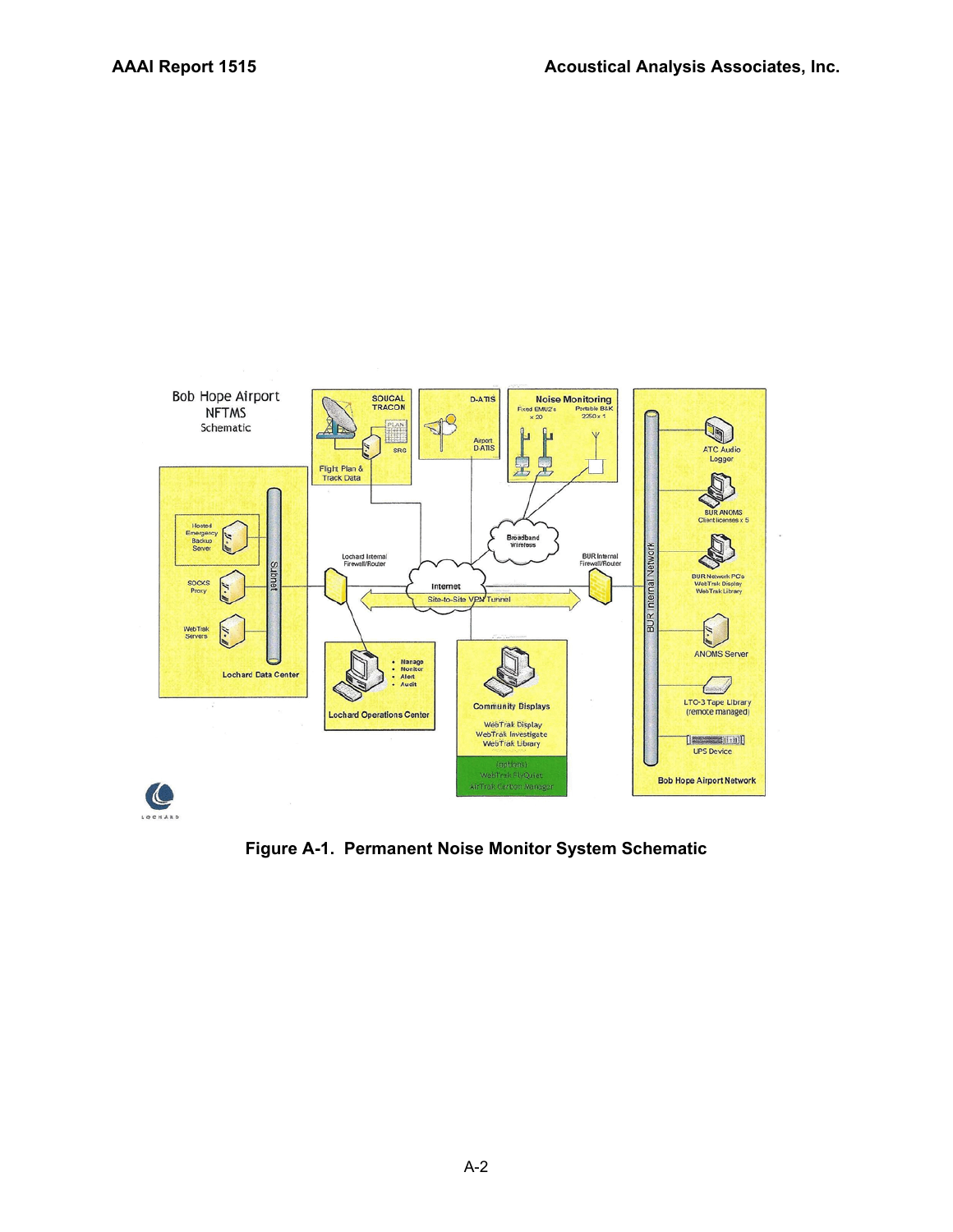## TABLE A-1 NOISE MONITOR SITE LOCATIONS

| NMT            | Latitude  | Longitude   |
|----------------|-----------|-------------|
| 1              | 34.188424 | -118.358983 |
| $\overline{2}$ | 34.184296 | -118.347330 |
| 3              | 34.175731 | -118.354197 |
| 4              | 34.212022 | -118.364391 |
| 5              | 34.215261 | -118.357381 |
| 6              | 34.220705 | -118.365214 |
| 7              | 34.224979 | -118.363989 |
| 9              | 34.198871 | -118.398889 |
| 10             | 34.195336 | -118.342392 |
| 11             | 34.197321 | -118.340376 |
| 12             | 34.190175 | -118.365404 |
| 13             | 34.181303 | -118.345270 |
| 14             | 34.178786 | -118.347134 |
| 15             | 34.173922 | -118.363157 |
| 16             | 34.181185 | -118.350949 |
| 18             | 34.196899 | -118.389014 |
| 19             | 34.181277 | -118.357866 |
| 20             | 34.188378 | -118.351878 |
| 21             | 34.186700 | -118.354939 |
| 22             | 34.217035 | -118.361725 |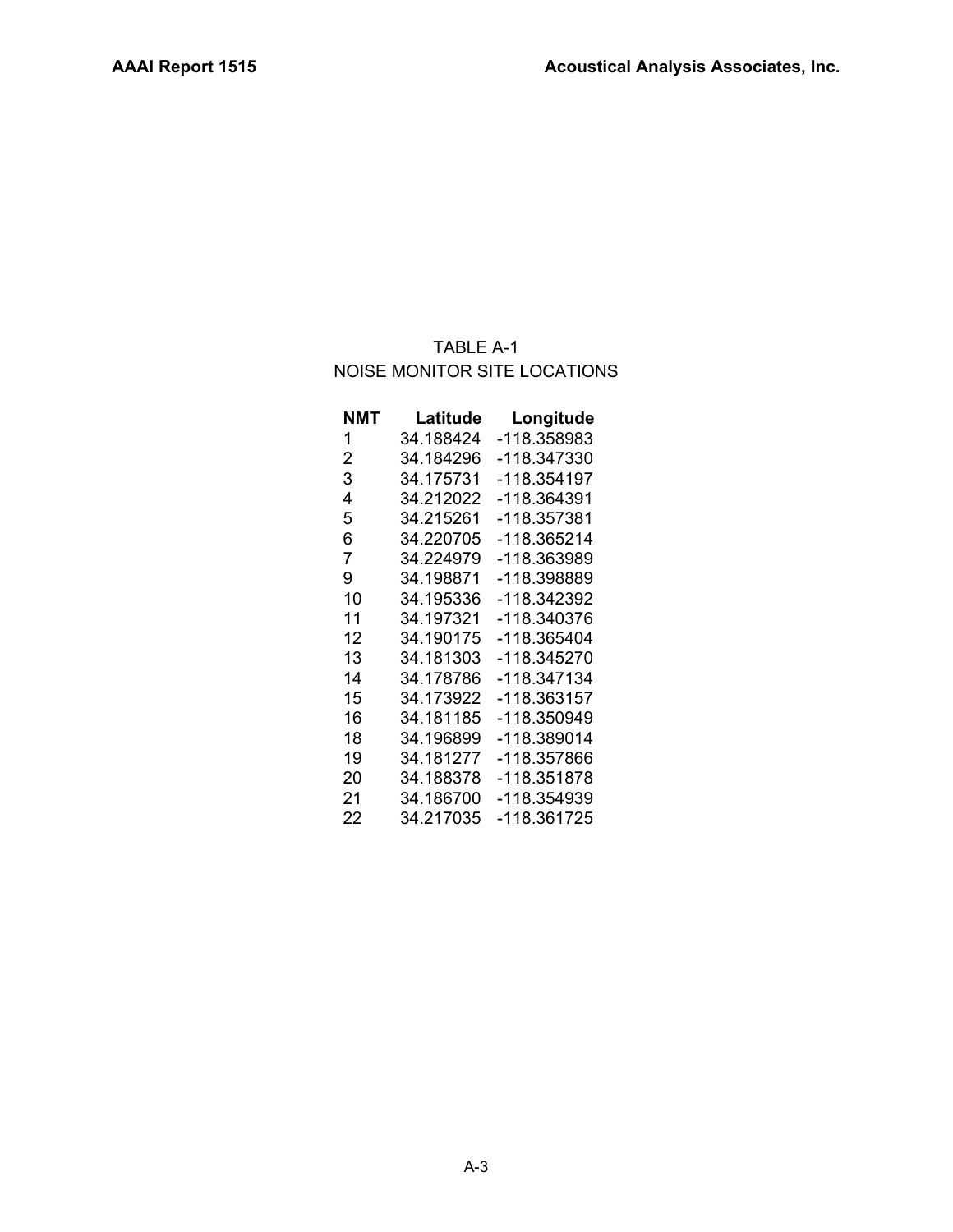**APPENDIX B CALIBRATION**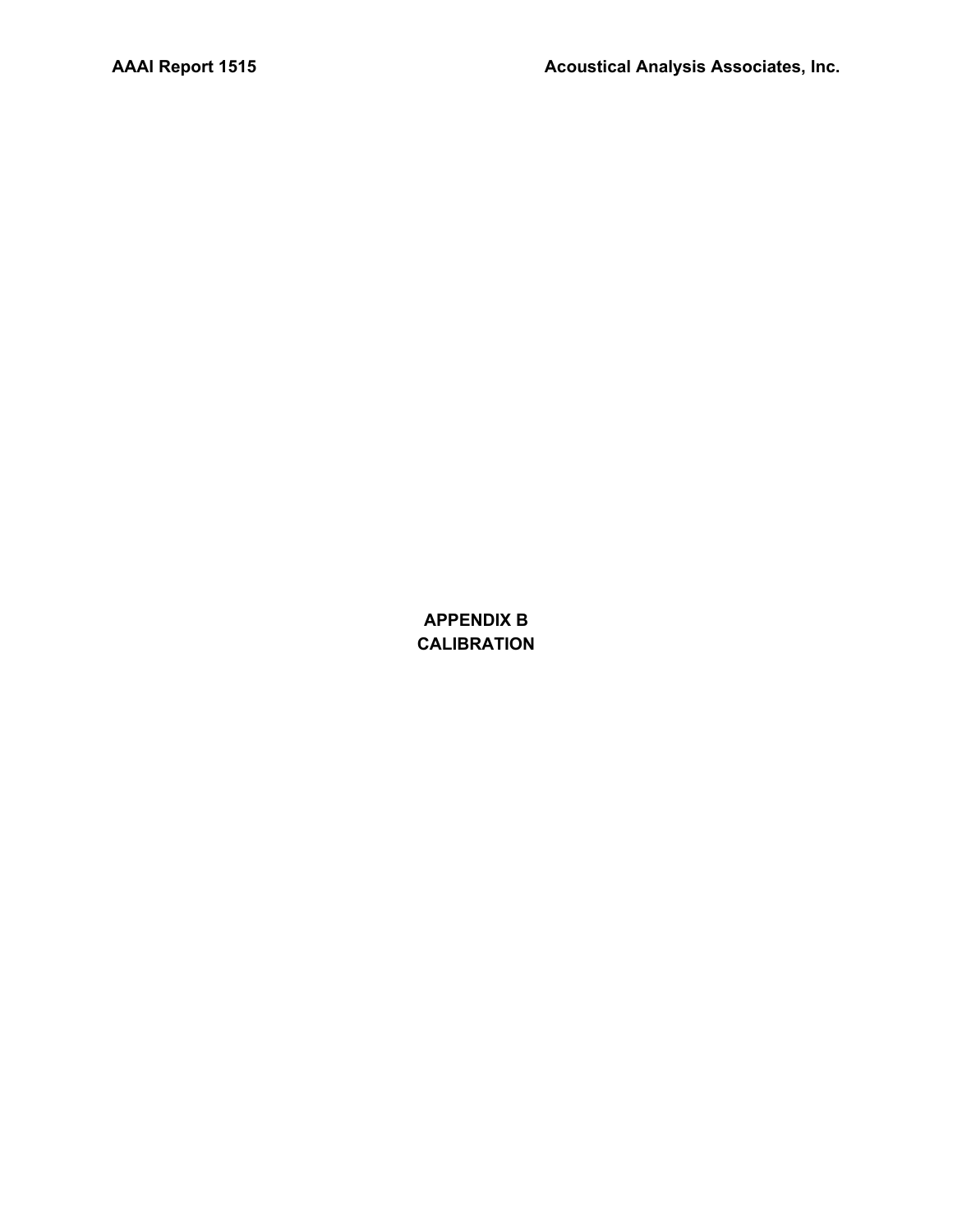## **APPENDIX B CALIBRATION**

The system was calibrated during setup using a Bruel and Kjaer acoustic calibrator. Acoustic calibrations are performed annually. Electrical calibrations are performed automatically four times per 24-hour day. Figure B-1 shows the calibration summary for January 2013 and Figure B-2 shows the detailed electrical calibration report for Noise Monitor Site 1.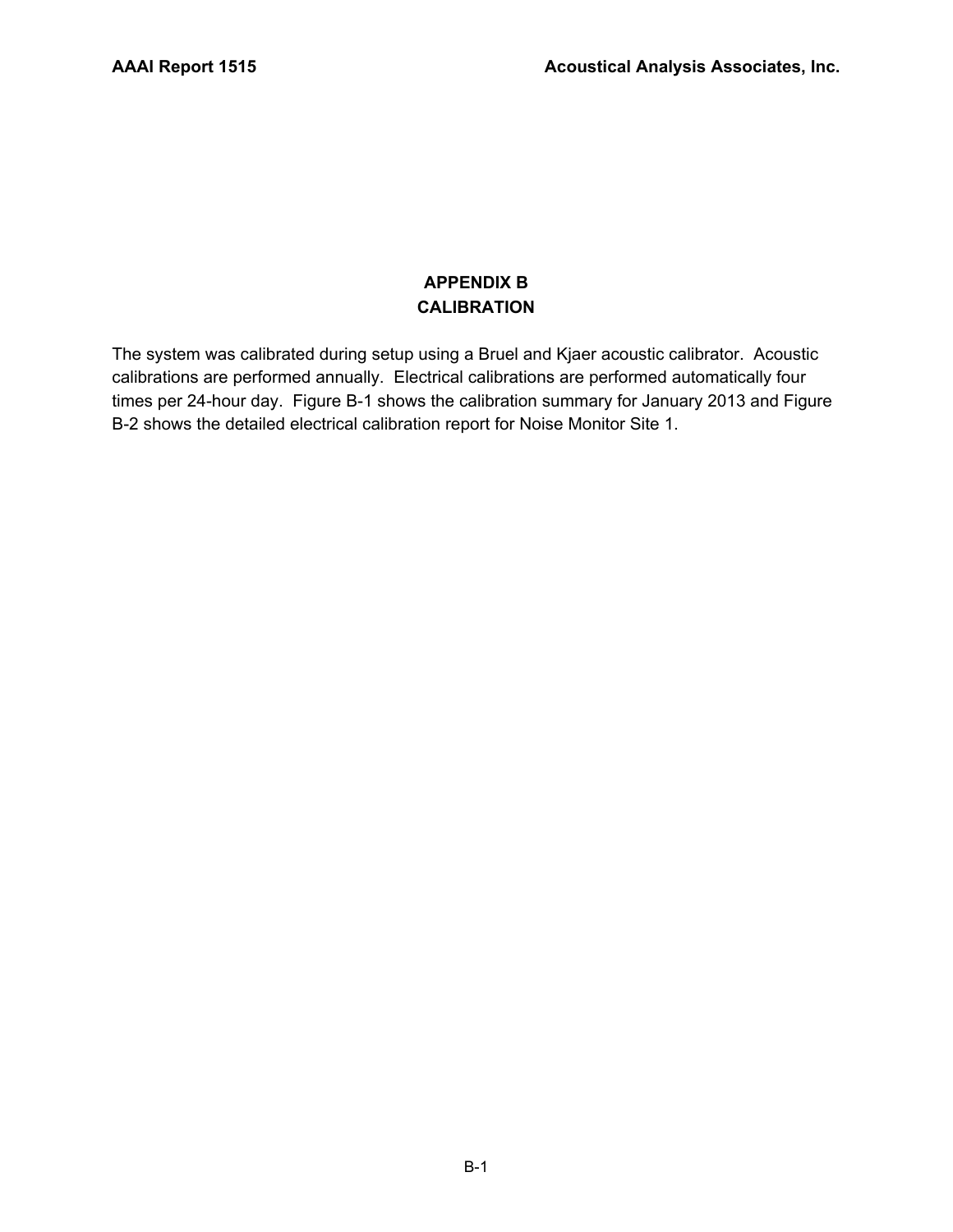# SERIE - PASADENA AIRING TO JUNE 21

## **Devices Report**

**RMT Calibration Results Bob Hope Airport** Start Date: 04-Jan-2013 End Date: 31-Jan-2013

Monitor Location: 1 - 1, (Fixed)

Seven Day Period Commencing: Friday January 04, 2013

Calibrated with Sound Calibrator : Never

Number of Calibrations: 27

Average adjustment for this RMT over this period: 0.10 dB

| <b>Date Time</b>  | <b>Expected Result</b> | Value Measured | <b>Calibration Error</b> |
|-------------------|------------------------|----------------|--------------------------|
| 04-Jan-2013 0:00  | 87.1                   | 87.2           | 0.1                      |
| 04-Jan-2013 6:00  | 87.1                   | 87.2           | 0.1                      |
| 04-Jan-2013 12:00 | 87.1                   | 87.2           | 0.1                      |
| 04-Jan-2013 18:00 | 87.1                   | 87.2           | 0.1                      |
| 05-Jan-2013 0:00  | 87.1                   | 87.2           | 0.1                      |
| 05-Jan-2013 6:00  | 87.1                   | 87.2           | 0.1                      |
| 05-Jan-2013 12:00 | 87.1                   | 87.2           | 0.1                      |
| 05-Jan-2013 18:00 | 87.1                   | 87.2           | 0.1                      |
| 06-Jan-2013 0:00  | 87.1                   | 87.2           | 0.1                      |
| 06-Jan-2013 6:00  | 87.1                   | 87.2           | 0.1                      |
| 06-Jan-2013 12:00 | 87.1                   | 87.2           | 0.1                      |
| 06-Jan-2013 18:00 | 87.1                   | 87.2           | 0.1                      |
| 07-Jan-2013 0:00  | 87.1                   | 87.2           | 0.1                      |
| 07-Jan-2013 6:00  | 87.1                   | 87.2           | 0.1                      |
| 07-Jan-2013 12:00 | 87.1                   | 87.2           | 0.1                      |
| 07-Jan-2013 18:00 | 87.1                   | 87.2           | 0.1                      |
| 08-Jan-2013 0:00  | 87.1                   | 87.2           | 0.1                      |
| 08-Jan-2013 6:00  | 87.1                   | 87.2           | 0.1                      |
| 08-Jan-2013 12:00 | 87.1                   | 87.3           | 0.2                      |
| 08-Jan-2013 18:00 | 87.1                   | 87.2           | 0.1                      |
| 09-Jan-2013 0:00  | 87.1                   | 87.2           | 0.1                      |
| 09-Jan-2013 6:00  | 87.1                   | 87.2           | 0.1                      |
| 09-Jan-2013 12:00 | 87.1                   | 87.2           | 0.1                      |
| 09-Jan-2013 18:00 | 87.1                   | 87.2           | 0.1                      |
| 10-Jan-2013 0:00  | 87.1                   | 87.2           | 0.1                      |
| 10-Jan-2013 6:00  | 87.1                   | 87.2           | 0.1                      |
| 10-Jan-2013 12:00 | 87.1                   | 87.2           | 0.1                      |

15-May-2013

Page 1 of 8